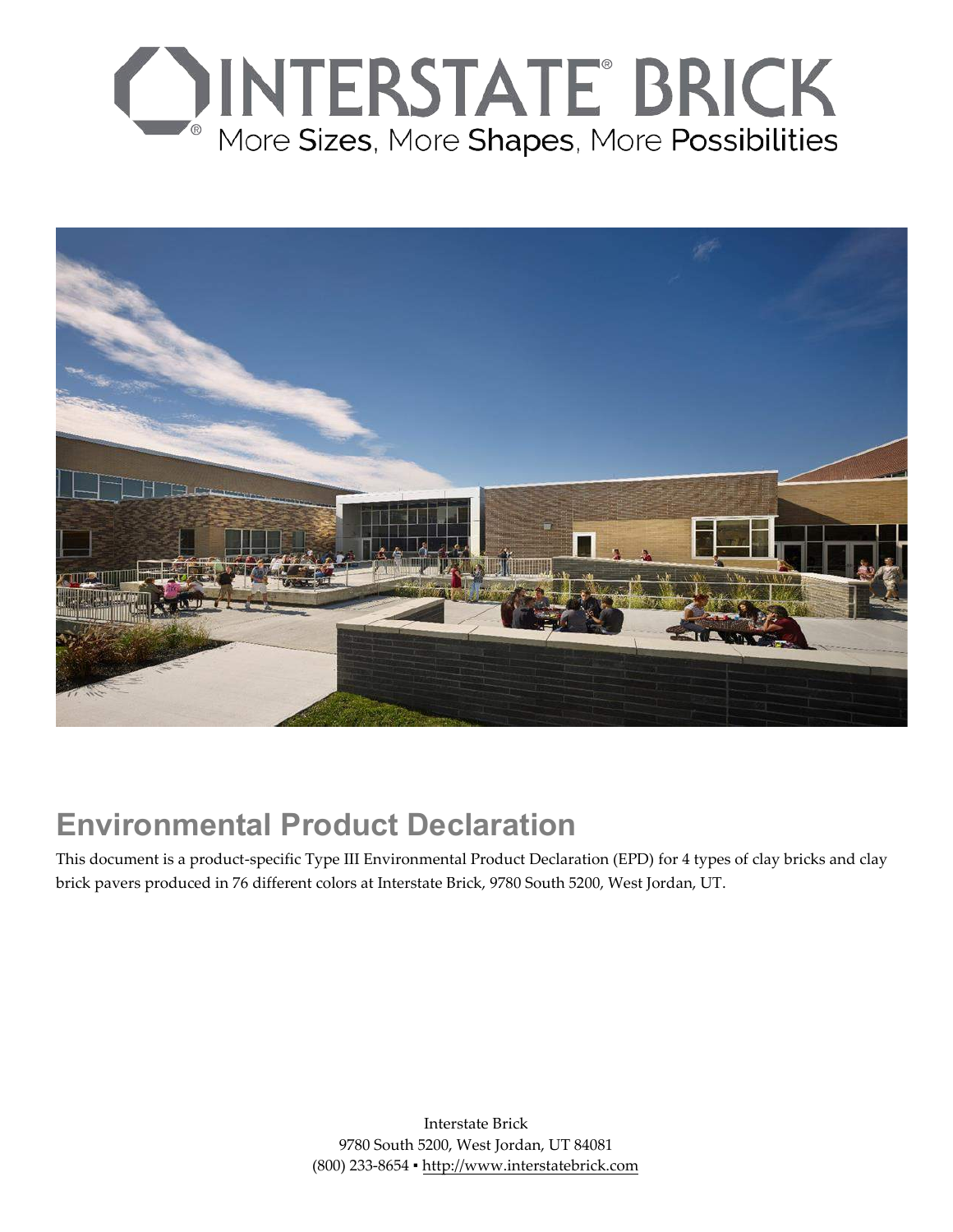## Environmental Product Declaration **General Information**

This study has been performed according to the requirements of the ASTM International Product Category Rule (PCR) for Clay Bricks, Clay Brick Pavers, and Structural Clay Tile (ASTM, 2016). This study was conducted in accordance with ISO 14025 (ISO 14025, 2006), ISO 14040 (ISO 14040, 2006), ISO 14044 (ISO 14044, 2006), and ISO 21930 (ISO 21930, 2007).

### **PCR review was conducted by**:

Christoph Koffler ▪ christoph.koffler@thinkstep.com The PCR peer review report is available upon request: cert@astm.org

### **Third-party verifier**:

Thomas P. Gloria, PhD · t.gloria@industrial-ecology.com Industrial Ecology Consultants 35 Bracebridge Rd. ▪ Newton, MA 02459-1728 (617) 553-4929 ▪ http://www.industrial-ecology.com

### **Independent verification of the declaration and data, according to ISO 14025: □ internal 图 external**

#### **Program Operator:**

ASTM International http://www.astm.org/EPDs.htm



#### **EPD Owner:**

Interstate Brick 9780 South 5200 West Jordan, UT 84081 (800) 233-8654 ▪ http://www.interstatebrick.com

### **LCA and EPD Developer:**

Laurel McEwen laurel.mcewen@climateearth.com Climate Earth, Inc. 2150 Allston Way, Suite 320 ▪ Berkeley, CA 94704 (415) 391-2725 ▪ http://www.climateearth.com

**Declared Unit:** 1 cubic meter (m3)

**Date of Issue:** 

March 12 2020 (valid for 5 years until March 12, 2025)

**ASTM Declaration Number:** EPD-131



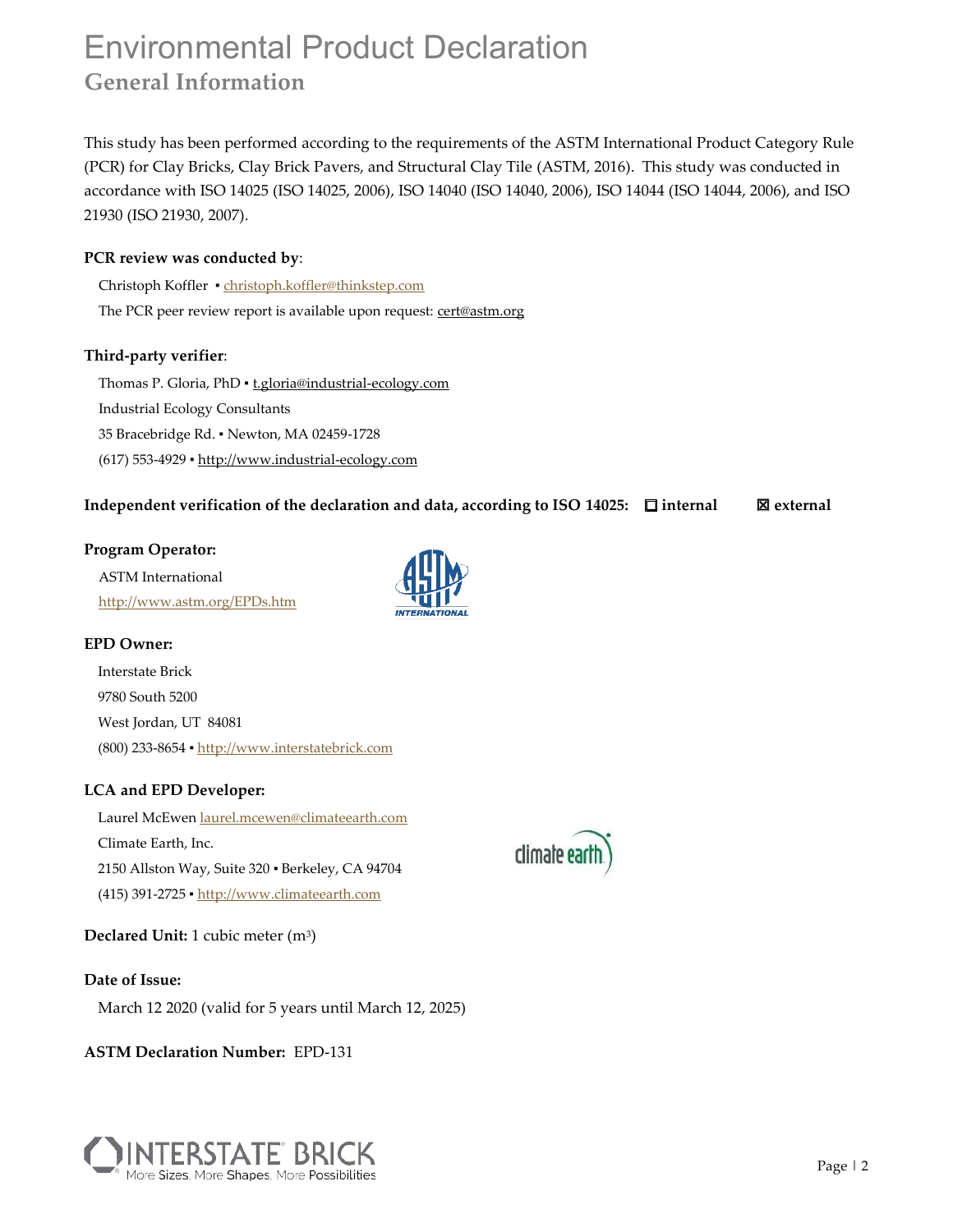# Environmental Product Declaration **Product Information**

Four brick types (Tables 1-4) were evaluated in this study: face bricks, structural bricks, thin bricks and pavers. Tables 1-4 define each of the brick types. Face and thin bricks are subdivided into 2 groups reflecting the two different kilns used for manufacturing.1 Structural bricks are subdivided into 5 groups reflecting the different percent voids of the bricks (the higher the percent void the lighter the brick per m<sup>3</sup>).<sup>2</sup> Pavers were subdivided into two types, regular pavers and pool coping pavers. Both paver types were further subdivided into two groups reflecting the two different kilns used for manufacturing.

|                                                                                                                                      |                   |  | Product Type: Clay Face Bricks          |                 |                                                    |                    |                |  |  |  |
|--------------------------------------------------------------------------------------------------------------------------------------|-------------------|--|-----------------------------------------|-----------------|----------------------------------------------------|--------------------|----------------|--|--|--|
|                                                                                                                                      | <b>CONTRACTOR</b> |  | <b>Standards</b><br>ASTM C216, ASTM C62 |                 | Description<br>Specification for Clay Facing Brick |                    |                |  |  |  |
| Group                                                                                                                                | Description       |  | Density(pcf)                            | Percent Void(%) |                                                    | Weight/ $m^3$ (lb) | Kiln<br>Number |  |  |  |
|                                                                                                                                      | Face Brick Kiln 3 |  | 120                                     | 37              |                                                    | 3178.3             | 3              |  |  |  |
| 12                                                                                                                                   | Face Brick Kiln 4 |  | 120                                     | 37              |                                                    | 3178.3             | 4              |  |  |  |
| <b>Material Composition:</b> clay/shale aluminum silicates (90-95%), manganese dioxide (<3%), chromite (<3%), barium carbonite (<1%) |                   |  |                                         |                 |                                                    |                    |                |  |  |  |

#### **Table 1: Face brick product description**

#### **Table 2: Structural brick product description**

|                                                                                                                                      | Product Type: Structural Bricks - Atlast™             |                               |  |                                                                                                                                                                                                                                                                           |                     |                    |                |  |  |  |  |  |  |
|--------------------------------------------------------------------------------------------------------------------------------------|-------------------------------------------------------|-------------------------------|--|---------------------------------------------------------------------------------------------------------------------------------------------------------------------------------------------------------------------------------------------------------------------------|---------------------|--------------------|----------------|--|--|--|--|--|--|
|                                                                                                                                      |                                                       | <b>Standards</b><br>ASTM C652 |  | Description<br>Specification for Clay Hollow Reinforceable Structural Brick<br>used in walls, columns, beams and piers. Brick are intended<br>to be reinforced and grouted. Commonly used to resist loads<br>due to gravity, wind, earthquake, blast, ballistic and fire. |                     |                    |                |  |  |  |  |  |  |
| Group                                                                                                                                | Description                                           |                               |  | Density(pcf)                                                                                                                                                                                                                                                              | Percent Void $(\%)$ | Weight/ $m^3$ (lb) | Kiln<br>Number |  |  |  |  |  |  |
|                                                                                                                                      | Structural Brick 35% Void                             |                               |  | 120                                                                                                                                                                                                                                                                       | 35                  | 2754.5             | 4              |  |  |  |  |  |  |
| $\overline{2}$                                                                                                                       | Structural Brick 37% Void                             |                               |  | 120                                                                                                                                                                                                                                                                       | 37                  | 2669.8             | 4              |  |  |  |  |  |  |
| 3                                                                                                                                    | Structural Brick 43% Void                             |                               |  | 120                                                                                                                                                                                                                                                                       | 43                  | 2415.5             | 4              |  |  |  |  |  |  |
| $\overline{4}$                                                                                                                       | Structural Brick 48% Void                             |                               |  | 120                                                                                                                                                                                                                                                                       | 48                  | 2203.6             | 4              |  |  |  |  |  |  |
| 5                                                                                                                                    | Structural Brick 52% Void<br>120<br>52<br>2034.1<br>4 |                               |  |                                                                                                                                                                                                                                                                           |                     |                    |                |  |  |  |  |  |  |
| <b>Material Composition:</b> clay/shale aluminum silicates (90-95%), manganese dioxide (<3%), chromite (<3%), barium carbonite (<1%) |                                                       |                               |  |                                                                                                                                                                                                                                                                           |                     |                    |                |  |  |  |  |  |  |

<sup>&</sup>lt;sup>2</sup> Heavier bricks have higher impacts per m<sup>3</sup>, the declared unit.



<sup>1</sup> Each kiln has a different energy efficiency.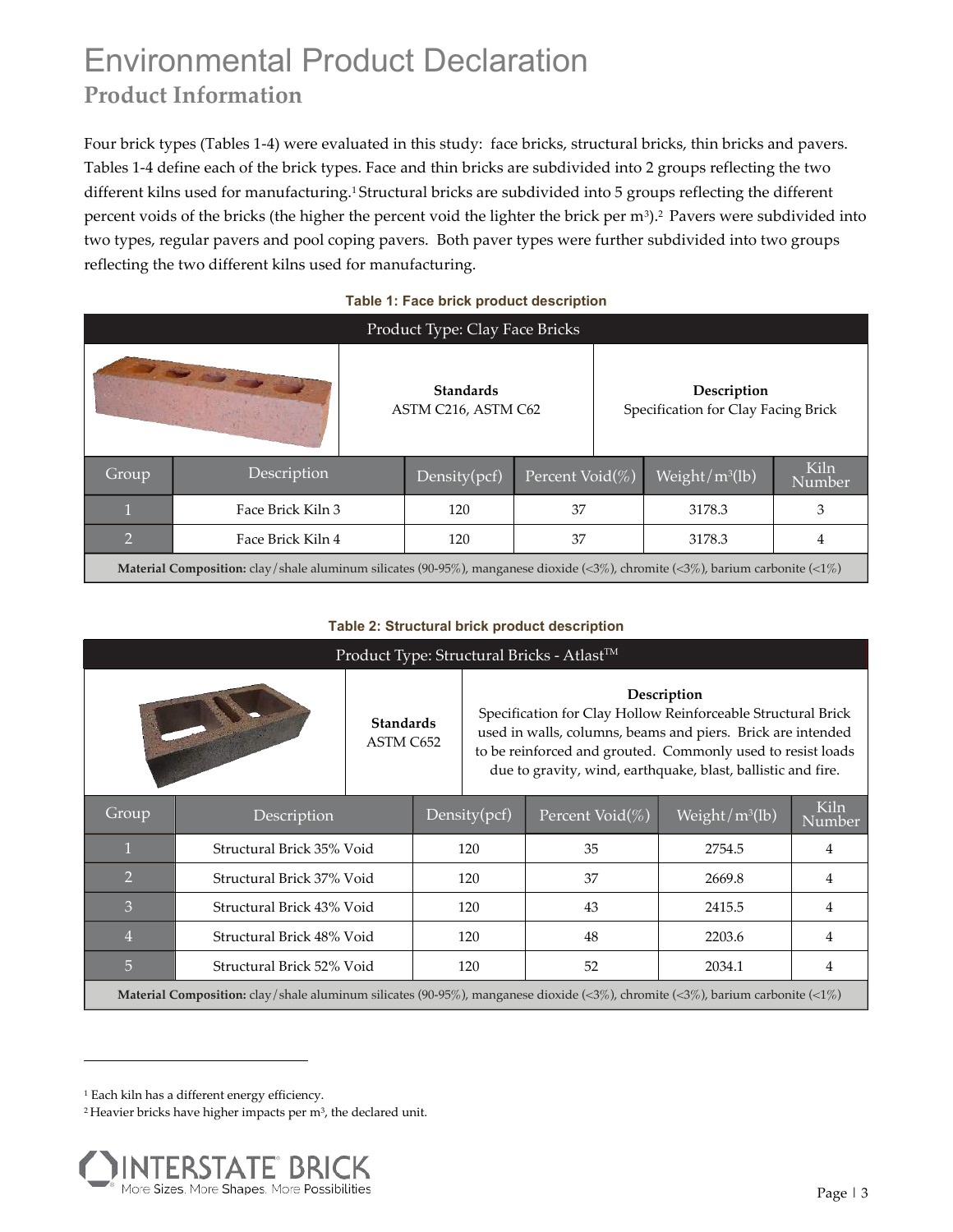# Environmental Product Declaration **Product Information**

|  |  |  |  | Table 3: Thin brick product description |
|--|--|--|--|-----------------------------------------|
|--|--|--|--|-----------------------------------------|

|            |                                                                                                                                      |  | Product Type: Thin Brick       |  |                                                                                                            |                    |                |  |  |  |  |  |
|------------|--------------------------------------------------------------------------------------------------------------------------------------|--|--------------------------------|--|------------------------------------------------------------------------------------------------------------|--------------------|----------------|--|--|--|--|--|
|            |                                                                                                                                      |  | <b>Standards</b><br>ASTM C1088 |  | Description<br>Specification for Thin Facing Brick. Typically<br>used in Precast and adhered applications. |                    |                |  |  |  |  |  |
| Group      | Description                                                                                                                          |  | Density $(pcf)$                |  | Percent Void(%)                                                                                            | Weight/ $m^3$ (lb) | Kiln<br>Number |  |  |  |  |  |
|            | Thin Brick Kiln 3                                                                                                                    |  | 120                            |  |                                                                                                            | 4237.8             | 3              |  |  |  |  |  |
| $\bigcirc$ | Thin Brick Kiln 4                                                                                                                    |  | 120                            |  |                                                                                                            | 4237.8             | 4              |  |  |  |  |  |
|            | <b>Material Composition:</b> clay/shale aluminum silicates (90-95%), manganese dioxide (<3%), chromite (<3%), barium carbonite (<1%) |  |                                |  |                                                                                                            |                    |                |  |  |  |  |  |

### **Table 4: Pavers product description**

|                |                                                                                                                                      | Product Type: Pavers                               |                                |                                                                                                             |                                                              |                       |  |  |  |  |  |  |
|----------------|--------------------------------------------------------------------------------------------------------------------------------------|----------------------------------------------------|--------------------------------|-------------------------------------------------------------------------------------------------------------|--------------------------------------------------------------|-----------------------|--|--|--|--|--|--|
|                |                                                                                                                                      | <b>Standards</b><br>ASTM C902<br><b>ASTM C1272</b> |                                | Description<br>Specification for Light and Heavy Vehicular Clay<br>Paving Brick on flexible and rigid base. |                                                              |                       |  |  |  |  |  |  |
| Group          | Description                                                                                                                          | Density(pcf)                                       |                                | Percent Void(%)                                                                                             | Weight/m <sup>3</sup> (lb)                                   | <b>Kiln</b><br>Number |  |  |  |  |  |  |
|                | Paver Kiln 3                                                                                                                         | 120                                                |                                | $\overline{0}$                                                                                              | 4237.8                                                       | 3                     |  |  |  |  |  |  |
| $\overline{2}$ | Paver Kiln 4                                                                                                                         | 120                                                |                                | $\theta$                                                                                                    | 4237.8<br>4                                                  |                       |  |  |  |  |  |  |
|                |                                                                                                                                      | <b>Standards</b><br>ASTM C902                      |                                |                                                                                                             | Description<br>Specification for Clay Pool Coping & Treading |                       |  |  |  |  |  |  |
| Group          | Description                                                                                                                          | Density(pcf)                                       |                                | Percent Void(%)                                                                                             | Weight/m <sup>3</sup> (lb)                                   | Kiln<br>Number        |  |  |  |  |  |  |
|                | Pool Coping Kiln 3                                                                                                                   | 120                                                |                                | 20                                                                                                          | 3390.2                                                       | 3                     |  |  |  |  |  |  |
| $\overline{2}$ | Pool Coping Kiln 4                                                                                                                   | 120                                                | 20<br>3390.2<br>$\overline{4}$ |                                                                                                             |                                                              |                       |  |  |  |  |  |  |
|                | <b>Material Composition:</b> clay/shale aluminum silicates (90-95%), manganese dioxide (<3%), chromite (<3%), barium carbonite (<1%) |                                                    |                                |                                                                                                             |                                                              |                       |  |  |  |  |  |  |

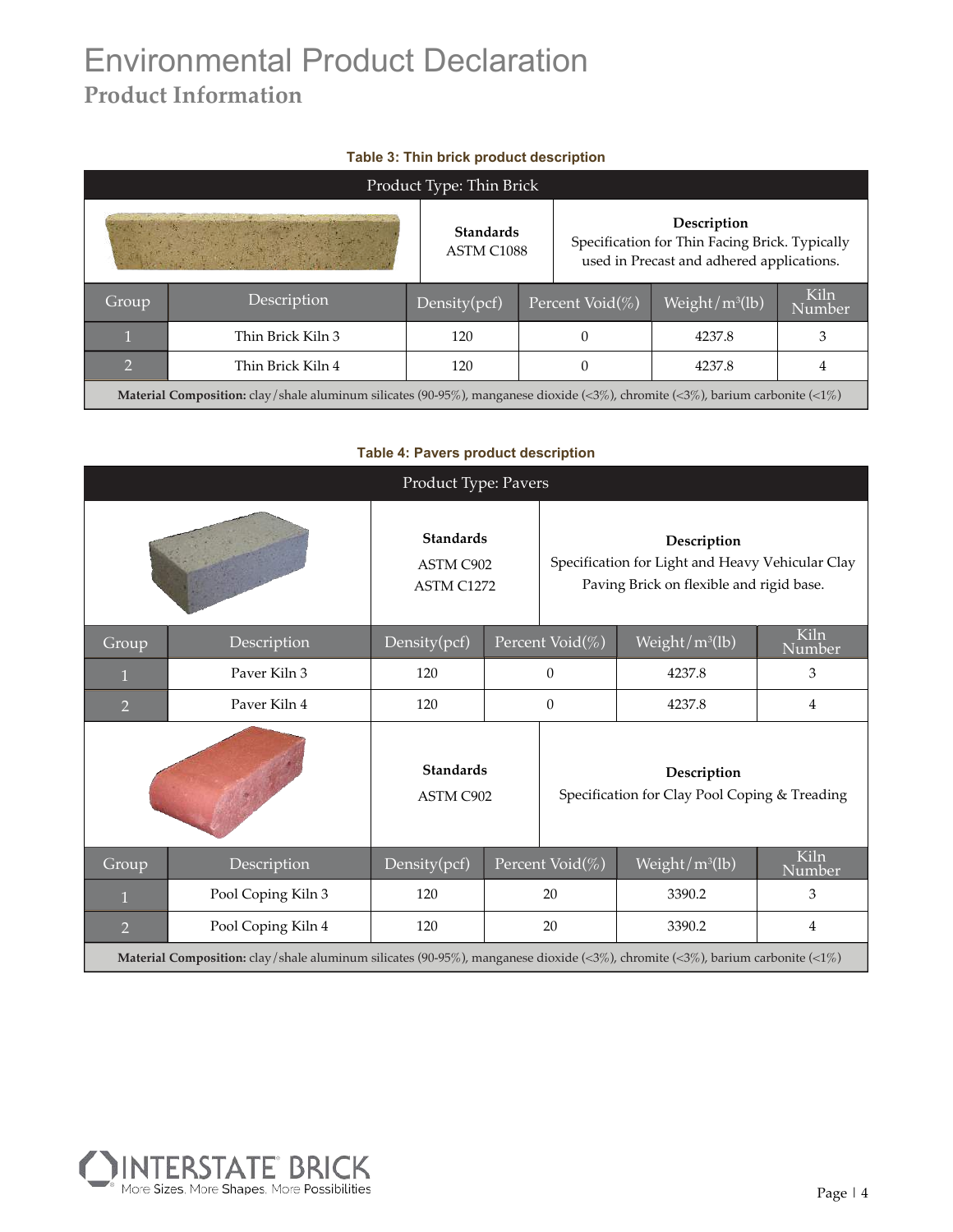# Environmental Product Declaration **Product Information**

Every brick can be made into 76 different colors. Colors are grouped into 10 color groups (see Table 5) with similar environmental impacts<sup>3</sup>.

| Color Group        | <b>Brick Colors</b>                                                                                                                                                                     |
|--------------------|-----------------------------------------------------------------------------------------------------------------------------------------------------------------------------------------|
| Group 1            | Cast Iron, Chippewa, Moroccan Brown, Ironstone, Mojave Brown, Walnut                                                                                                                    |
| $Group\;2$         | Briarwood, Bronzecreek, Bronzestone, Clifton, Dartmouth, Mahogany, Old Baltimore, Park Rose,<br>Primrose                                                                                |
| Group 3            | Cape Cod, Carmel, Cherry Red, Cinnamon, Copperstone, Hampton, Monterey, Mountain Red, Old<br>Canterbury, Old Mesa, Old Virginia, Red River, Santa Cruz, Terra Cotta                     |
| Group 4            | Champagne, Chardonnay, Flint, Lone Tree, Marigold, Ochre Buff, Ponderosa, Sahara                                                                                                        |
| Group 5            | Bordeaux, Cactus, Canyon Mist, Canyon Rose, Charleston, Clarkston, Country Manor, English<br>Tudor, Golden Buff, Lewiston, Rose, Sage, Silver City, Stratford, Tumbleweed, Willow Creek |
| Group 6            | Almond, Artic White, Ash, Cedar, Glacier Mist, Pewter, Sawgrass, Stone Gray, Uintah, Wheat                                                                                              |
| Group $7$          | Chrome, Columbard, Platinum                                                                                                                                                             |
| Group 8            | Smokey Mist, Smokey Mountain                                                                                                                                                            |
| Group <sub>9</sub> | Black Ice, Black Opal, Coal, Ebony, Midnight Black, Obsidian                                                                                                                            |
| Group 10           | Coffee, Mocha                                                                                                                                                                           |

### **Table 5: Colors evaluated in study**



**Figure 1: Base color for each color group.** 

Base colors shown do not represent all the colors within a group, rather they show the general color of the group. See Interstate Brick's website for images of the individual names listed in Table 5.

<sup>&</sup>lt;sup>3</sup> The range between the highest and lowest impact value is <10% for all but one environmental impact indicator, nonrenewable, nuclear (NR-N).

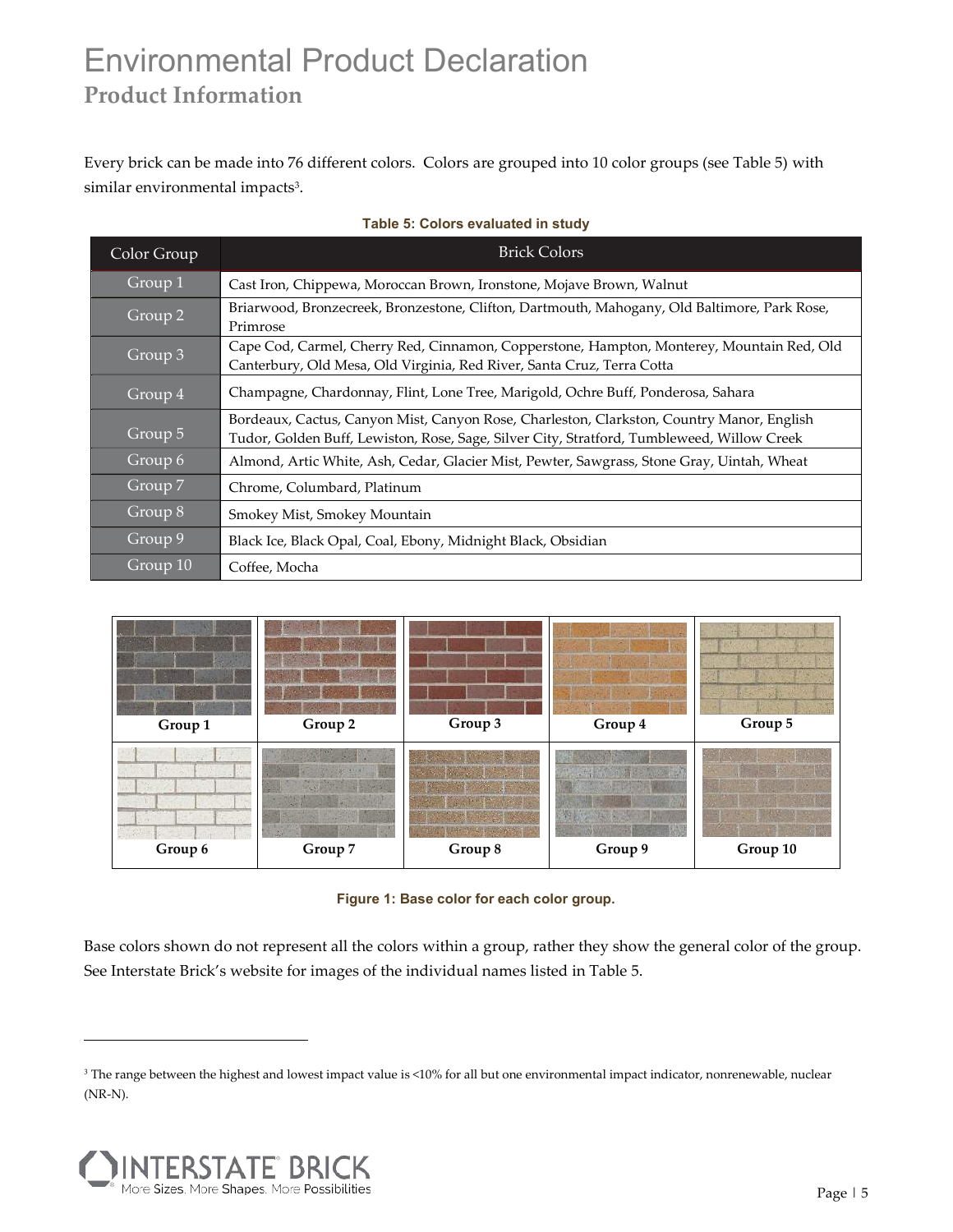### **System boundary**

This study captures the following mandatory cradle-to-gate (A1-A3) life cycle product stages (as illustrated in Figure 2):

**A1 – Raw Material Supply** (upstream processes): Extraction and processing of raw materials, including fuels used in extraction and transport within the process and any crushing or grinding required for transport.

**A2 – Transportation:** Average or specific transportation of raw materials (including recycled or recovered materials) from extraction site or source to manufacturing site and including empty backhauls and transportation to intermediate distribution centers or terminals;

**A3 – Manufacturing** (core processes): Manufacturing of the product including:

- crushing, grinding and screening the clay;
- extruding, forming, cutting and glazing the bricks;
- drying, loading kiln cars, firing and cooling the bricks;
- packaging (including transportation of packaging from source of manufacturing) of the bricks to make ready for either rail or truck shipment;
- scrubber and wastewater treatment operations;
- transportation of pre-consumer wastes and unutilized by-products from manufacturing site to recycling/reuse/landfill, including empty backhauls; and
- recycling/recovering/reuse/energy recovery of pre-consumer wastes and by-products from production.

|                                              | <b>PRODUCTION STAGE</b><br>(Mandatory) |                |                   | <b>CONSTRUCTION</b><br><b>STAGE</b> |            |             | <b>USE STAGE</b> |             |               |                                         |                                                                                 | <b>END - OF - LIFE</b><br><b>STAGE</b> |                      |
|----------------------------------------------|----------------------------------------|----------------|-------------------|-------------------------------------|------------|-------------|------------------|-------------|---------------|-----------------------------------------|---------------------------------------------------------------------------------|----------------------------------------|----------------------|
| production<br>loug<br>Extraction<br>upstream | factory<br>$\overline{5}$<br>Transport | Manufacturing  | Transport to Site | Installation                        | <b>Use</b> | Maintenance | Repair           | Replacement | Refurbishment | construction<br>S<br>emolitic<br>Ŏ<br>၉ | disposal<br>waste<br>$\overline{5}$<br>$\overline{a}$<br>ransport<br>processing | processing<br><b>Waste</b>             | of waste<br>Disposal |
| A <sub>1</sub>                               | A2                                     | A <sub>3</sub> | A4                | A5                                  | <b>B1</b>  | <b>B2</b>   | B3               | <b>B4</b>   | <b>B5</b>     | C1                                      | C <sub>2</sub>                                                                  | C <sub>3</sub>                         | C4                   |

**Figure 2. Life-Cycle Stages and Modules**

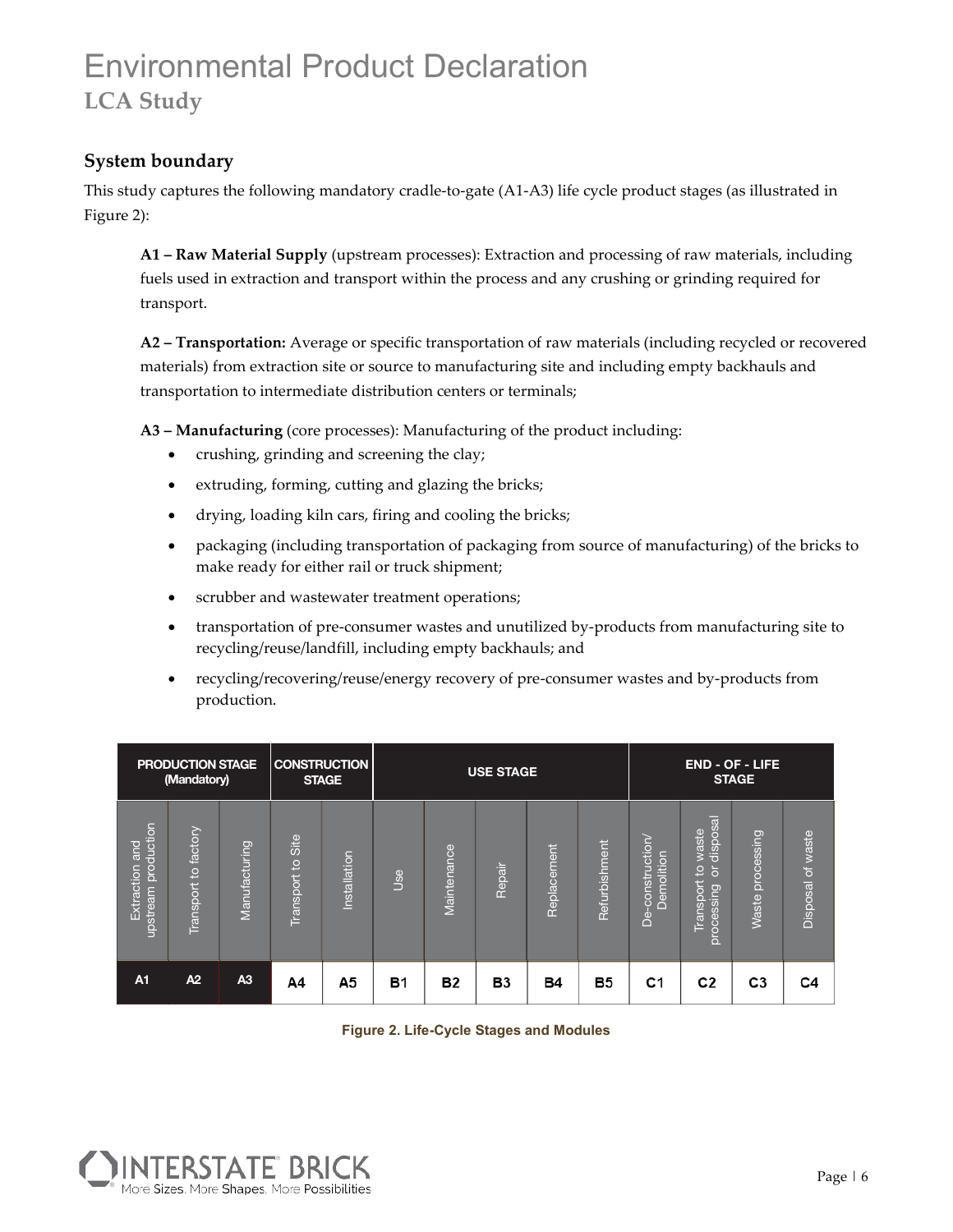Except as noted above, all other life cycle stages as described in Figure 2 are excluded from the LCA study. The following processes are also excluded from the study:

- Production, manufacture, and construction of buildings' capital goods and infrastructure;
- Production and manufacture of production equipment, vehicles, earthmoving equipment, and laboratory equipment;
- Personnel-related activities (travel, furniture, office supplies);
- Energy and water use related to company management and sales activities, which that may be located either within the factory site or at another location.

The main processes included in the system boundary are illustrated in Figure 3.



**Figure 3 : Main processes included in system boundary**

![](_page_6_Picture_9.jpeg)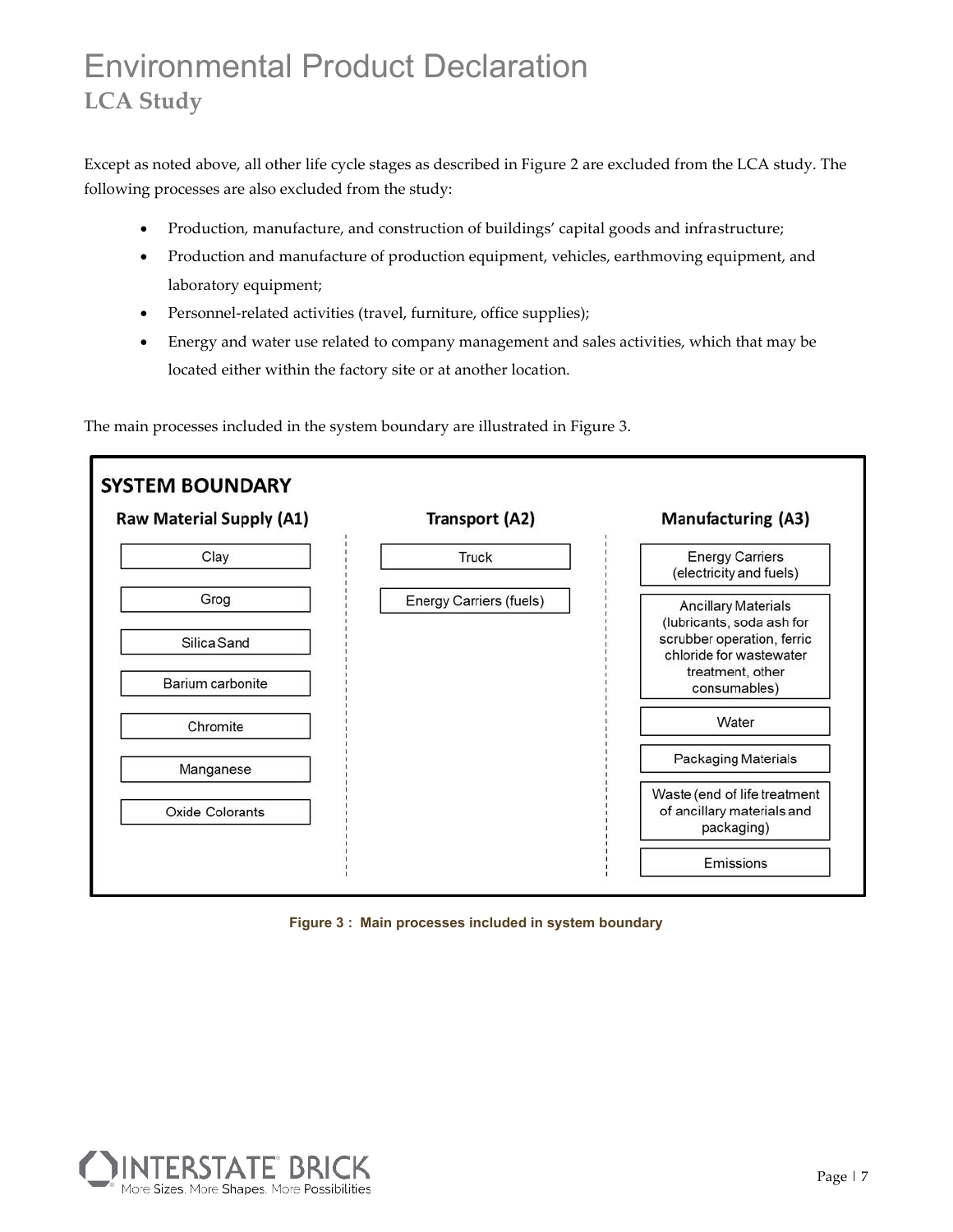### **Life Cycle Inventory**

Primary data was collected from Interstate Brick West Jordan, UT manufacturing location for the 2018 calendar year. Primary data was also collected from 9 mining locations managed by Interstate Brick.

Secondary life cycle inventory (LCI) data used to conduct this study are the best available. Where company or supplier-specific LCI data was not available, representative processes were selected from the US-EI database v2.2.3 (Long Trail Sustainability, 2016) or the ecoinvent 3.5 allocation, cut-off by classification databases (ecoinvent, 2018).

Electricity impacts are calculated based on the 2014 resource mix at the level of North American Electricity Reliability Council (WECC) region. Fuel mix for WEEC: natural gas 28.8%, coal 28.1%, hydro 22.5%, wind 11.2%, nuclear 8%, geothermal 2%.

### **Environmental Impacts**

The life cycle environmental impact categories used in this study, outlined in the referenced PCR (ASTM, 2016), include:

| <b>Category Indicator</b>                                | Units                 | Abbreviation |
|----------------------------------------------------------|-----------------------|--------------|
| Global warming potential                                 | kg CO <sub>2</sub> eq | <b>GWP</b>   |
| Acidification potential                                  | kg SO <sub>2</sub> eq | AP           |
| Eutrophication potential                                 | kg N eq               | EP           |
| Smog creation potential                                  | $kgO3$ eq             | SP           |
| Ozone depletion potential                                | kg CFC-11 eq          | OP           |
| Non-renewable fossil                                     | MJ (HHV)              | $NR-F$       |
| Non-renewable nuclear                                    | MJ (HHV)              | $NR-N$       |
| Renewable (biomass)                                      | MJ (HHV)              | R-Bio        |
| Renewable<br>(solar, wind, hydroelectric and geothermal) | MJ (HHV)              | R-Other      |
| Non-renewable material resources                         | kg                    | $R-M$        |
| Renewable material resources                             | kg                    | $NR-M$       |
| Net fresh water (inputs minus outputs) $4$               | m <sup>3</sup>        | Water        |
| Non-hazardous waste generated                            | kg                    | NH-W         |
| Hazardous waste generated                                | kg                    | $H-W$        |

### **Table 6: Category indicators, reported units and abbreviation**

Cradle to Gate (A1-A3) impact results are outlined in Tables 7-19 for all brick types, groups and colors. Results are displayed per cubic meter  $(m<sup>3</sup>)$ , the declared unit.

<sup>4</sup> Consumption of net fresh water includes fresh water entering the system being studied that is not returned to the same drainage basin that it originated from.

![](_page_7_Picture_11.jpeg)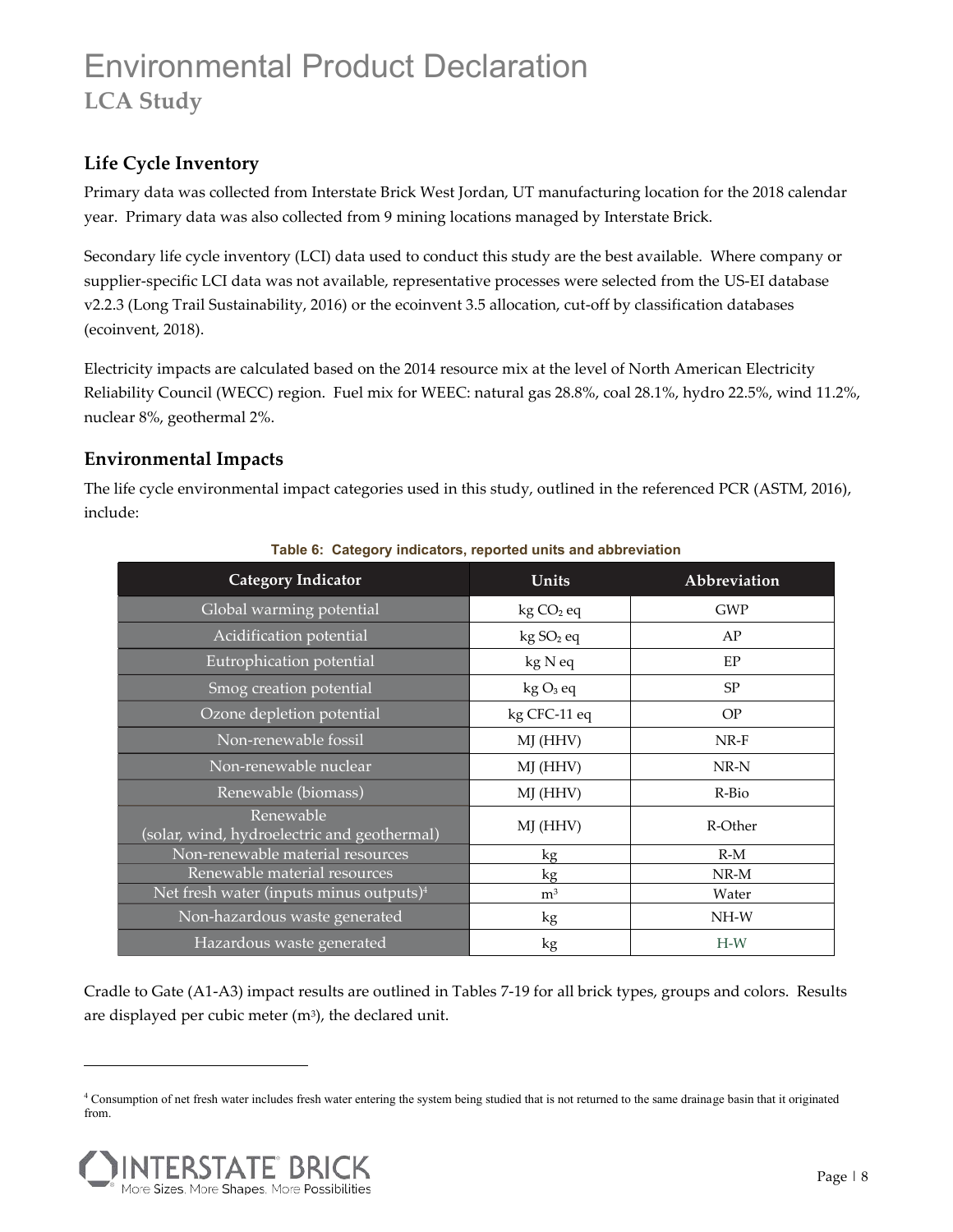This EPD only covers the cradle-to-gate impacts of bricks using a declared unit and the results cannot be used to compare between products. EPDs from different programs (using different PCR) may not be comparable.

Explanatory materials may be requested by contacting:

Steven Judd Technical Director (801) 280-5228 steven.judd@interstatebrick.com

### **References**

ASTM. (2016). *Product Category Rules for Preparing an Environmental Product Declaration for Clay Brick, Clay Brick Pavers, and structural Clay Tile.*

ecoinvent. (2018). *The ecoinvent Database.* Zurich, Switzerland: The Swiss centre for Life Cycle Inventories.

- EPA. (2014). *Tool for the Reduction of Assessment of Chemical and Other Environmental Impacts (TRACI).* http://www.epa.gov/ordntrnt/ORD/NRMRL/std/traci/traci.html.
- ISO 14025. (2006). *Environmental labels and declarations, Type III environmental declarations, Principles and procedures.*
- ISO 14040. (2006). *ISO 14040: Environmental management, Life cycle assessment, Principles and framework.*

ISO 14044. (2006). *Environmental management - Life cycle assessment - Requirements and guidelines.*

ISO 21930. (2007). *ISO 21930; Sustainability in Building Construction - Environmental Declaration of Building Products.*

Long Trail Sustainability. ( 2016). *DATASMART (US-EI Database).* Huntington, VT: Long Trail Sustainability.

![](_page_8_Picture_13.jpeg)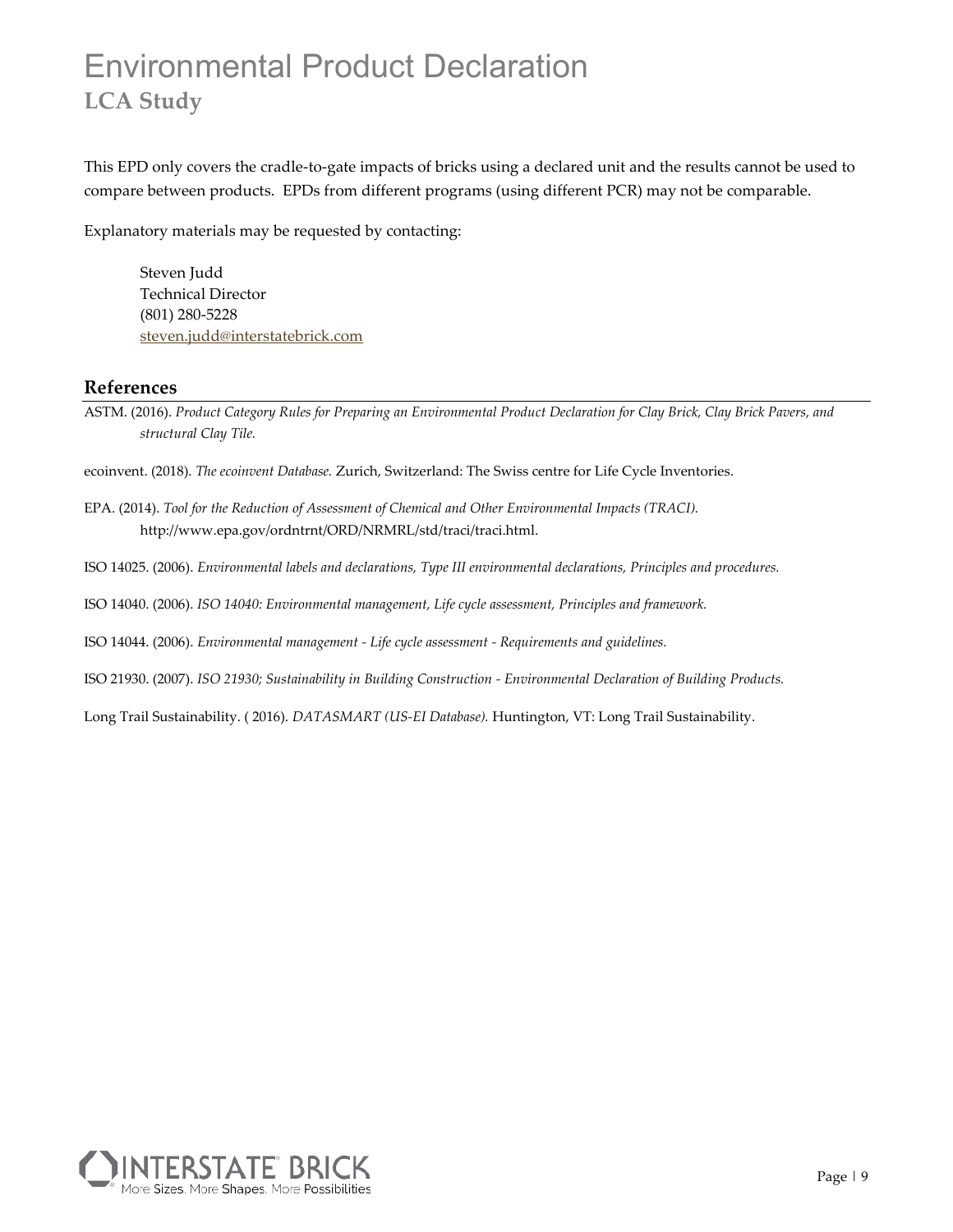### **Results -** *Face Bricks*

| Color          |                       | <b>Environmental Impact Potential</b> |         |          |              |        |                | <b>Primary Energy Consumption</b> |         |        | <b>Material Resources</b><br>Consumption |                | <b>Wastes</b> |       |
|----------------|-----------------------|---------------------------------------|---------|----------|--------------|--------|----------------|-----------------------------------|---------|--------|------------------------------------------|----------------|---------------|-------|
| Group          | <b>GWP</b>            | AP                                    | EP      | SP       | <b>OP</b>    | $NR-F$ | NR-N           | R-Bio                             | R-Other | $NR-M$ | $R-M$                                    | Water          | $NH-W$        | $H-W$ |
|                | kg CO <sub>2</sub> eq | kg SO2 eq                             | kg N eq | kg O3 eq | kg CFC-11 eq | MI     | M <sub>I</sub> | MI                                | MI      | kg     | kg                                       | m <sub>3</sub> | kg            | kg    |
|                | 500                   | 1.13                                  | 0.74    | 19.2     | 6.78E-05     | 8,549  | 227            | 245                               | 224     | 765    | 13.1                                     | 1.90           | 6.78          | 0.01  |
| G              | 506                   | 1.16                                  | 0.76    | 19.6     | 6.81E-05     | 8,611  | 228            | 246                               | 227     | 705    | 13.2                                     | 2.03           | 6.77          | 0.01  |
| $\sqrt{2}$     | 512                   | 1.27                                  | 0.75    | 23.0     | 6.78E-05     | 8,718  | 221            | 245                               | 224     | 1,157  | 13.1                                     | 1.95           | 6.83          | 0.01  |
|                | 515                   | 1.31                                  | 0.76    | 23.9     | 6.78E-05     | 8,770  | 225            | 245                               | 225     | 1,014  | 13.1                                     | 1.94           | 6.82          | 0.01  |
| $\overline{a}$ | 519                   | 1.35                                  | 0.77    | 25.2     | 6.80E-05     | 8,827  | 227            | 245                               | 226     | 1,100  | 13.1                                     | 2.00           | 6.86          | 0.01  |
| הו             | 528                   | 1.40                                  | 0.78    | 25.7     | 6.84E-05     | 8,915  | 239            | 247                               | 230     | 983    | 13.2                                     | 2.17           | 6.83          | 0.01  |
| $\overline{ }$ | 536                   | 1.53                                  | 0.78    | 29.1     | 6.83E-05     | 9,052  | 231            | 246                               | 231     | 957    | 13.2                                     | 2.25           | 6.90          | 0.01  |
| $\circ$<br>m   | 543                   | 1.46                                  | 0.85    | 26.6     | 7.02E-05     | 9,059  | 340            | 253                               | 255     | 1.092  | 13.6                                     | 2.53           | 6.82          | 0.01  |
| $\Omega$       | 562                   | 1.49                                  | 0.95    | 25.4     | 7.27E-05     | 9,197  | 461            | 262                               | 288     | 877    | 14.1                                     | 3.14           | 6.78          | 0.02  |
| 10             | 605                   | 1.79                                  | 1.06    | 31.9     | 7.52E-05     | 9,690  | 568            | 270                               | 319     | 1,082  | 14.6                                     | 3.88           | 6.81          | 0.02  |

#### **Table 7: Face Brick Kiln 3 average\* impact results per m3 for each color group**

*\* The range between the highest and lowest impact value is <10% for all but one environmental impact indicator, nonrenewable, nuclear (NR-N) for color group 5 which is <14%.*

#### Color Group **Group** Environmental Impact Potential Primary Energy Consumption Material Resources **Environmental Impact Potential Primary Energy Consumption Material Resources Wastes** Consumption Wastes **Consumption GWP AP EP SP OP NR-F NR-N R-Bio R-Other NR-M R-M Water NH-W H-W** *kg CO2 eq kg SO2 eq kg N eq kg O3 eq kg CFC-11 eq MJ MJ MJ MJ kg kg m3 kg kg* 1 **568 1.19 0.75 19.7 7.85E-05 9,789 230 245 225 765 13.1 1.91 6.78 0.01** 2 **574 1.22 0.76 20.1 7.87E-05 9,850 227 246 227 697 13.1 2.03 6.77 0.01** 3 **580 1.33 0.76 23.5 7.85E-05 9,958 224 245 224 1,157 13.1 1.96 6.83 0.01** 4 **584 1.37 0.77 24.4 7.85E-05 10,010 228 245 225 1,014 13.1 1.94 6.82 0.01** 5 **588 1.41 0.77 25.6 7.87E-05 10,067 231 245 226 1,100 13.1 2.01 6.86 0.01** 6 **596 1.46 0.79 26.2 7.91E-05 10,155 242 247 231 983 13.2 2.17 6.83 0.01** 7 **605 1.59 0.79 29.6 7.90E-05 10,292 234 246 232 957 13.2 2.25 6.90 0.01** 8 **612 1.52 0.86 27.0 8.09E-05 10,299 343 253 256 1,092 13.6 2.53 6.82 0.01** 9 **630 1.55 0.96 25.9 8.34E-05 10,437 465 262 289 877 14.1 3.15 6.78 0.02** 10 **674 1.85 1.07 32.3 8.59E-05 10,931 571 270 319 1,082 14.6 3.88 6.81 0.02 Color**  GWP AP EP SP OP NR-F NR-N R-Bio R-Other NR-M R-M Water NH-W H-W *kg CO2 eq kg SO2 eq kg N eq kg O3 eq kg CFC-11 eq MJ MJ MJ MJ kg kg m3 kg kg*

#### **Table 8: Face Brick Kiln 4 average\* impact results per m3 for each color group**

![](_page_9_Picture_8.jpeg)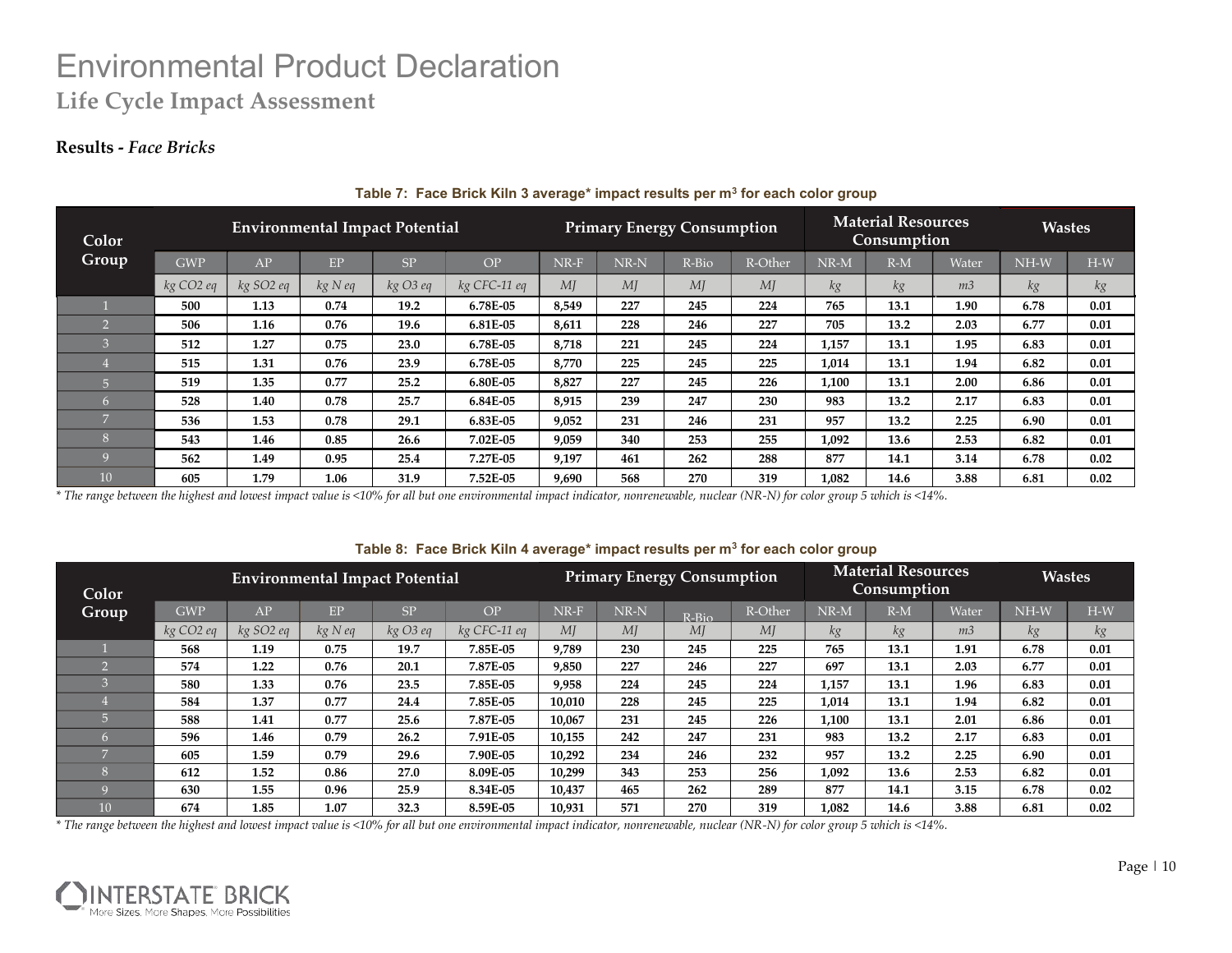### **Results -** *Structural Bricks*

| Color          |                       | <b>Environmental Impact Potential</b> |         |          |              |       |                | <b>Primary Energy Consumption</b> |         | <b>Material Resources</b><br><b>Consumption</b> |       |                | <b>Wastes</b> |       |
|----------------|-----------------------|---------------------------------------|---------|----------|--------------|-------|----------------|-----------------------------------|---------|-------------------------------------------------|-------|----------------|---------------|-------|
| Group          | <b>GWP</b>            | $\overline{AP}$                       | EP      | SP       | OP           | NR-F  | NR-N           | R-Bio                             | R-Other | NR-M                                            | $R-M$ | Water          | NH-W          | $H-W$ |
|                | kg CO <sub>2</sub> eq | kg SO2 eq                             | kg N eq | kg O3 eq | kg CFC-11 eq | MI    | M <sub>I</sub> | MI                                | MI      | kg                                              | kg    | m <sub>3</sub> | kg            | kg    |
|                | 493                   | 1.03                                  | 0.65    | 17.0     | 6.80E-05     | 8,485 | 199            | 212                               | 195     | 663                                             | 11.4  | 1.65           | 5.87          | 0.01  |
|                | 498                   | 1.06                                  | 0.66    | 17.4     | 6.82E-05     | 8,538 | 197            | 213                               | 196     | 604                                             | 11.4  | 1.76           | 5.86          | 0.01  |
|                | 503                   | 1.15                                  | 0.66    | 20.3     | 6.80E-05     | 8,631 | 194            | 212                               | 195     | 1,002                                           | 11.4  | 1.70           | 5.92          | 0.01  |
|                | 506                   | 1.19                                  | 0.67    | 21.1     | 6.80E-05     | 8,676 | 197            | 212                               | 195     | 879                                             | 11.4  | 1.68           | 5.91          | 0.01  |
|                | 510                   | 1.22                                  | 0.67    | 22.2     | 6.82E-05     | 8,725 | 200            | 213                               | 196     | 954                                             | 11.4  | 1.74           | 5.95          | 0.01  |
|                | 517                   | 1.26                                  | 0.68    | 22.7     | 6.85E-05     | 8,802 | 210            | 214                               | 200     | 852                                             | 11.5  | 1.88           | 5.92          | 0.01  |
| $\overline{7}$ | 524                   | 1.38                                  | 0.68    | 25.6     | 6.85E-05     | 8,921 | 203            | 213                               | 201     | 830                                             | 11.4  | 1.95           | 5.98          | 0.01  |
|                | 530                   | 1.32                                  | 0.74    | 23.4     | 7.01E-05     | 8,927 | 298            | 219                               | 222     | 947                                             | 11.8  | 2.19           | 5.91          | 0.01  |
|                | 546                   | 1.34                                  | 0.83    | 22.5     | 7.23E-05     | 9,046 | 403            | 227                               | 250     | 760                                             | 12.3  | 2.73           | 5.88          | 0.01  |
| 10             | 584                   | 1.60                                  | 0.92    | 28.0     | 7.44E-05     | 9,474 | 495            | 234                               | 277     | 938                                             | 12.7  | 3.36           | 5.90          | 0.02  |

#### **Table 9: Structural Brick 35% Void average\* impact results per m3 for each color group**

*\* The range between the highest and lowest impact value is <10% for all but one environmental impact indicator, nonrenewable, nuclear (NR-N) for color group 5 which is <14.*

#### **Table 10: Structural Brick 37% Void average\* impact results per m3 for each color group**

| Color          |                       | <b>Environmental Impact Potential</b> |         |           |              |        |                   | <b>Primary Energy Consumption</b> |         |                    | <b>Material Resources</b><br>Consumption |                | <b>Wastes</b> |       |
|----------------|-----------------------|---------------------------------------|---------|-----------|--------------|--------|-------------------|-----------------------------------|---------|--------------------|------------------------------------------|----------------|---------------|-------|
| Group          | <b>GWP</b>            | A <sub>P</sub>                        | EP      | <b>SP</b> | OP           | $NR-F$ | $\rm NR\text{-}N$ | R-Bio                             | R-Other | $\rm{NR}\text{-}M$ | $R-M$                                    | Water          | $NH-W$        | $H-W$ |
|                | kg CO <sub>2</sub> eq | kg SO <sub>2</sub> eq                 | kg N eq | kg O3 eq  | kg CFC-11 eq | MI     | MI                | M                                 | MI      | kg                 | kg                                       | m <sub>3</sub> | kg            | kg    |
|                | 478                   | 1.00                                  | 0.63    | 16.5      | 6.59E-05     | 8,223  | 193               | 206                               | 189     | 643                | 11.0                                     | 1.60           | 5.69          | 0.01  |
|                | 482                   | 1.03                                  | 0.64    | 16.9      | 6.62E-05     | 8,274  | 191               | 206                               | 190     | 586                | 11.0                                     | 1.71           | 5.68          | 0.01  |
|                | 487                   | 1.12                                  | 0.64    | 19.7      | 6.59E-05     | 8,365  | 188               | 206                               | 189     | 972                | 11.0                                     | 1.64           | 5.74          | 0.01  |
|                | 490                   | 1.15                                  | 0.65    | 20.5      | 6.59E-05     | 8,409  | 191               | 206                               | 189     | 852                | 11.0                                     | 1.63           | 5.73          | 0.01  |
|                | 494                   | 1.19                                  | 0.65    | 21.5      | 6.61E-05     | 8,456  | 194               | 206                               | 190     | 924                | 11.0                                     | 1.69           | 5.76          | 0.01  |
| 6              | 501                   | 1.23                                  | 0.66    | 22.0      | 6.64E-05     | 8,531  | 203               | 207                               | 194     | 826                | 11.1                                     | 1.83           | 5.73          | 0.01  |
| $\overline{ }$ | 508                   | 1.34                                  | 0.66    | 24.9      | 6.64E-05     | 8,646  | 196               | 207                               | 195     | 804                | 11.1                                     | 1.89           | 5.79          | 0.01  |
| r.             | 514                   | 1.28                                  | 0.72    | 22.7      | 6.79E-05     | 8,652  | 288               | 213                               | 215     | 918                | 11.4                                     | 2.13           | 5.73          | 0.01  |
|                | 529                   | 1.30                                  | 0.81    | 21.8      | 7.00E-05     | 8,767  | 390               | 220                               | 243     | 737                | 11.9                                     | 2.64           | 5.70          | 0.01  |
| 10             | 566                   | 1.56                                  | 0.90    | 27.2      | 7.21E-05     | 9,182  | 480               | 227                               | 268     | 909                | 12.3                                     | 3.26           | 5.72          | 0.02  |

![](_page_10_Picture_8.jpeg)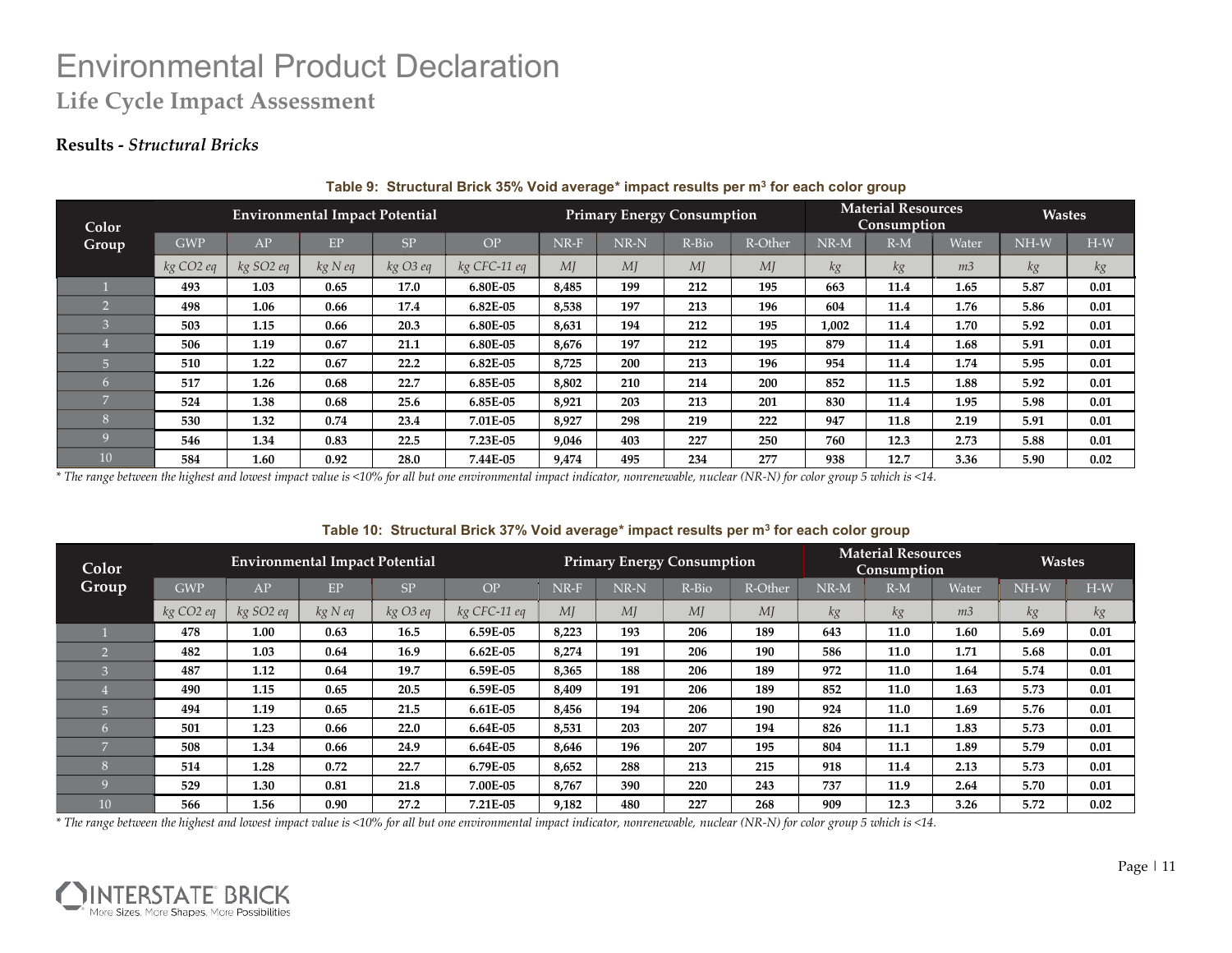|                 | Table 11: Structural Brick 43% Void average* impacts for each of the 10-color group |                       |                                       |          |                                                                                                                                                                           |       |      |                                   |         |                                          |       |                |        |       |
|-----------------|-------------------------------------------------------------------------------------|-----------------------|---------------------------------------|----------|---------------------------------------------------------------------------------------------------------------------------------------------------------------------------|-------|------|-----------------------------------|---------|------------------------------------------|-------|----------------|--------|-------|
| Color           |                                                                                     |                       | <b>Environmental Impact Potential</b> |          |                                                                                                                                                                           |       |      | <b>Primary Energy Consumption</b> |         | <b>Material Resources</b><br>Consumption |       | <b>Wastes</b>  |        |       |
| Group           | <b>GWP</b>                                                                          | AP                    | <b>EP</b>                             | SP       | OP <sub>1</sub>                                                                                                                                                           | NR-F  | NR-N | R-Bio                             | R-Other | $NR-M$                                   | $R-M$ | Water          | $NH-W$ | $H-W$ |
|                 | kg CO <sub>2</sub> eq                                                               | kg SO <sub>2</sub> eq | $kg$ N eq                             | kg O3 eq | kg CFC-11 eq                                                                                                                                                              | MI    | MI   | MI                                | MJ      | kg                                       | kg    | m <sub>3</sub> | kg     | kg    |
|                 | 432                                                                                 | 0.91                  | 0.57                                  | 14.9     | 5.96E-05                                                                                                                                                                  | 7,440 | 175  | 186                               | 171     | 582                                      | 10.0  | 1.45           | 5.15   | 0.01  |
|                 | 437                                                                                 | 0.93                  | 0.58                                  | 15.3     | 5.98E-05                                                                                                                                                                  | 7,487 | 175  | 187                               | 173     | 536                                      | 10.0  | 1.54           | 5.14   | 0.01  |
|                 | 441                                                                                 | 1.01                  | 0.58                                  | 17.8     | 5.96E-05                                                                                                                                                                  | 7,568 | 170  | 186                               | 171     | 879                                      | 10.0  | 1.49           | 5.19   | 0.01  |
|                 | 444                                                                                 | 1.04                  | 0.58                                  | 18.5     | 5.97E-05                                                                                                                                                                  | 7,607 | 173  | 186                               | 171     | 771                                      | 10.0  | 1.48           | 5.19   | 0.01  |
|                 | 447                                                                                 | 1.07                  | 0.59                                  | 19.5     | 5.98E-05                                                                                                                                                                  | 7,651 | 175  | 186                               | 172     | 836                                      | 10.0  | 1.53           | 5.21   | 0.01  |
| 6               | 453                                                                                 | 1.11                  | 0.60                                  | 19.9     | 6.01E-05                                                                                                                                                                  | 7,718 | 184  | 187                               | 176     | 747                                      | 10.0  | 1.65           | 5.19   | 0.01  |
|                 | 460                                                                                 | 1.21                  | 0.60                                  | 22.5     | 6.00E-05                                                                                                                                                                  | 7,822 | 178  | 187                               | 176     | 727                                      | 10.0  | 1.71           | 5.24   | 0.01  |
| 8               | 465                                                                                 | 1.16                  | 0.65                                  | 20.6     | $6.14E-05$                                                                                                                                                                | 7,827 | 261  | 192                               | 194     | 830                                      | 10.3  | 1.92           | 5.19   | 0.01  |
|                 | 479                                                                                 | 1.18                  | 0.73                                  | 19.7     | 6.34E-05                                                                                                                                                                  | 7,932 | 353  | 199                               | 220     | 667                                      | 10.8  | 2.39           | 5.16   | 0.01  |
| 10 <sup>1</sup> | 512                                                                                 | 1.41                  | 0.81                                  | 24.6     | 6.53E-05                                                                                                                                                                  | 8,307 | 434  | 205                               | 243     | 823                                      | 11.1  | 2.95           | 5.18   | 0.01  |
|                 |                                                                                     |                       |                                       |          | The range between the highest and lowest impact value is <10% for all but one environmental impact indicator nonrepervable, nuclear (NR-N) for color group 5 which is <14 |       |      |                                   |         |                                          |       |                |        |       |

*\* The range between the highest and lowest impact value is <10% for all but one environmental impact indicator, nonrenewable, nuclear (NR-N) for color group 5 which is <14.*

#### **Table 12: Structural Brick Group 48% Void average\* impacts for each of the 10-color group**

| Color          |                       |                       | <b>Environmental Impact Potential</b> |          | <b>Primary Energy Consumption</b> |        |      |                | <b>Material Resources</b><br>Consumption |        |       | <b>Wastes</b>  |        |       |
|----------------|-----------------------|-----------------------|---------------------------------------|----------|-----------------------------------|--------|------|----------------|------------------------------------------|--------|-------|----------------|--------|-------|
| Group          | <b>GWP</b>            | AP                    | EP                                    | SP.      | OP                                | $NR-F$ | NR-N | R-Bio          | R-Other                                  | $NR-M$ | $R-M$ | Water          | $NH-W$ | $H-W$ |
|                | kg CO <sub>2</sub> eq | kg SO <sub>2</sub> eq | kgNeq                                 | kg O3 eq | kg CFC-11 eq                      | MI     | M    | M <sub>I</sub> | M                                        | kg     | kg    | m <sub>3</sub> | kg     | kg    |
|                | 394                   | 0.83                  | 0.52                                  | 13.6     | 5.44E-05                          | 6,788  | 159  | 170            | 156                                      | 531    | 9.10  | 1.32           | 4.70   | 0.01  |
|                | 398                   | 0.85                  | 0.53                                  | 13.9     | 5.46E-05                          | 6,830  | 158  | 170            | 157                                      | 484    | 9.11  | 1.41           | 4.69   | 0.01  |
|                | 402                   | 0.92                  | 0.53                                  | 16.3     | 5.44E-05                          | 6,905  | 155  | 170            | 156                                      | 802    | 9.09  | 1.36           | 4.74   | 0.01  |
|                | 405                   | 0.95                  | 0.53                                  | 16.9     | 5.44E-05                          | 6,941  | 158  | 170            | 156                                      | 703    | 9.10  | 1.35           | 4.73   | 0.01  |
| $\overline{a}$ | 408                   | 0.98                  | 0.54                                  | 17.8     | 5.45E-05                          | 6,980  | 160  | 170            | 157                                      | 763    | 9.11  | 1.39           | 4.76   | 0.01  |
| 6              | 413                   | 1.01                  | 0.55                                  | 18.2     | 5.48E-05                          | 7,042  | 168  | 171            | 160                                      | 682    | 9.16  | 1.51           | 4.73   | 0.01  |
| $\overline{ }$ | 420                   | 1.10                  | 0.55                                  | 20.5     | 5.48E-05                          | 7,137  | 162  | 171            | 161                                      | 664    | 9.14  | 1.56           | 4.78   | 0.01  |
| n              | 424                   | 1.06                  | 0.60                                  | 18.7     | 5.61E-05                          | 7,141  | 238  | 176            | 177                                      | 757    | 9.44  | 1.76           | 4.73   | 0.01  |
|                | 437                   | 1.07                  | 0.67                                  | 18.0     | 5.78E-05                          | 7,237  | 322  | 182            | 200                                      | 608    | 9.81  | 2.18           | 4.70   | 0.01  |
| 10             | 467                   | 1.28                  | 0.74                                  | 22.4     | 5.96E-05                          | 7,579  | 396  | 187            | 221                                      | 750    | 10.2  | 2.69           | 4.72   | 0.01  |

![](_page_11_Picture_7.jpeg)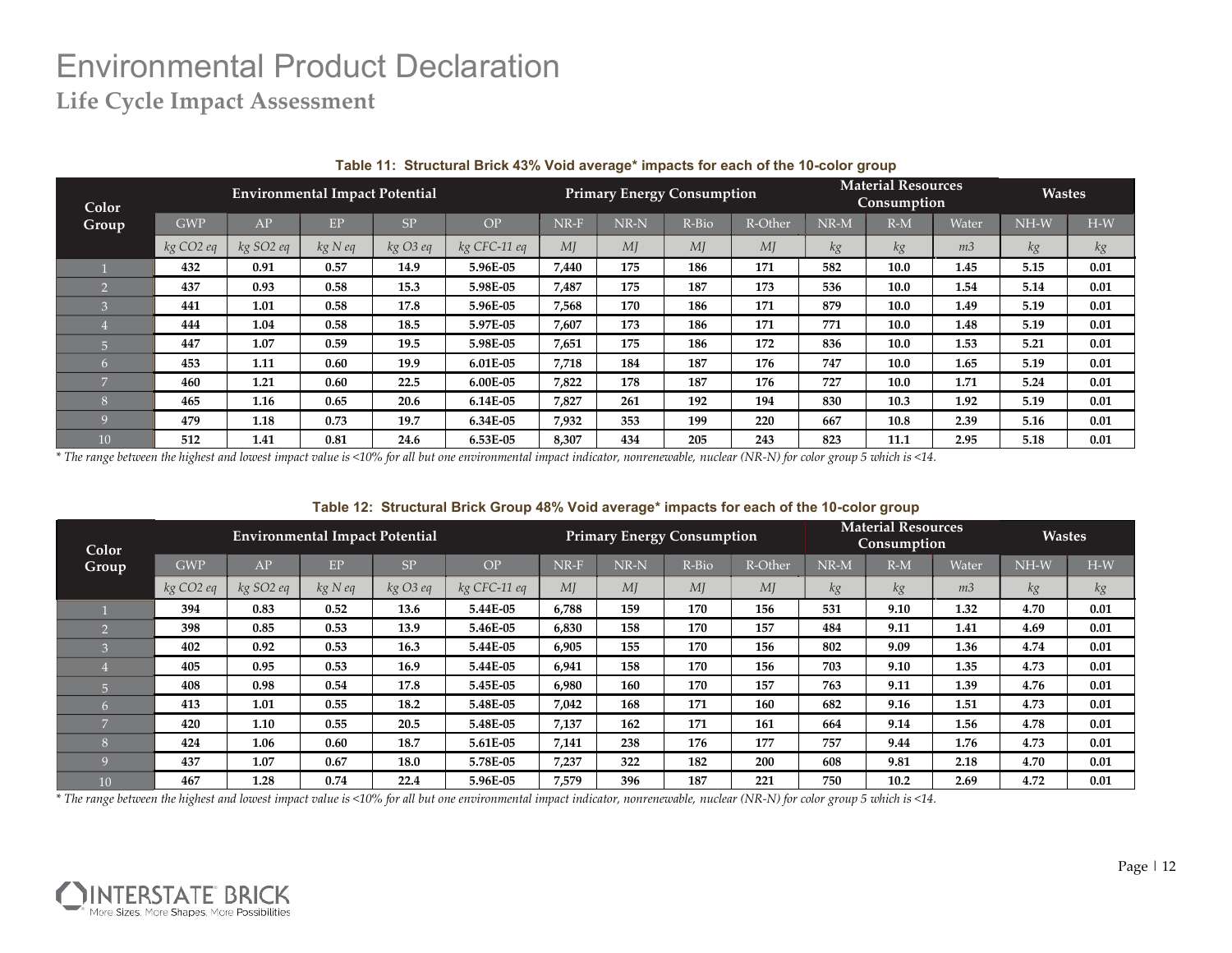|              |                       |                       |                                       |          | Table 15. Structural Brick 32% void average Thipact results per Inf Tor each color group |                                   |        |       |         |                                                 |       |                |               |       |
|--------------|-----------------------|-----------------------|---------------------------------------|----------|------------------------------------------------------------------------------------------|-----------------------------------|--------|-------|---------|-------------------------------------------------|-------|----------------|---------------|-------|
| Color        |                       |                       | <b>Environmental Impact Potential</b> |          |                                                                                          | <b>Primary Energy Consumption</b> |        |       |         | <b>Material Resources</b><br><b>Consumption</b> |       |                | <b>Wastes</b> |       |
| <b>Group</b> | <b>GWP</b>            | AP                    | EP                                    | SP       | OP                                                                                       | $NR-F$                            | $NR-N$ | R-Bio | R-Other | $NR-M$                                          | $R-M$ | Water          | $NH-W$        | $H-W$ |
|              | kg CO <sub>2</sub> eq | kg SO <sub>2</sub> eq | kgNeq                                 | kg O3 eq | kg CFC-11 eq                                                                             | MI                                | MI     | MI    | MI      | кg                                              | kg    | m <sub>3</sub> | kg            | kg    |
|              | 364                   | 0.76                  | 0.48                                  | 12.6     | 5.02E-05                                                                                 | 6,266                             | 147    | 157   | 144     | 490                                             | 8.40  | 1.22           | 4.34          | 0.01  |
|              | 368                   | 0.78                  | 0.49                                  | 12.8     | 5.04E-05                                                                                 | 6,305                             | 146    | 157   | 145     | 446                                             | 8.41  | 1.30           | 4.33          | 0.01  |
|              | 371                   | 0.85                  | 0.49                                  | 15.0     | 5.02E-05                                                                                 | 6,374                             | 143    | 157   | 144     | 740                                             | 8.39  | 1.25           | 4.37          | 0.01  |
|              | 374                   | 0.88                  | 0.49                                  | 15.6     | 5.02E-05                                                                                 | 6,407                             | 146    | 157   | 144     | 649                                             | 8.40  | 1.24           | 4.37          | 0.01  |
|              | 376                   | 0.90                  | 0.50                                  | 16.4     | 5.03E-05                                                                                 | 6,443                             | 148    | 157   | 145     | 704                                             | 8.41  | 1.28           | 4.39          | 0.01  |
|              | 382                   | 0.93                  | 0.50                                  | 16.8     | 5.06E-05                                                                                 | 6,500                             | 155    | 158   | 148     | 629                                             | 8.46  | 1.39           | 4.37          | 0.01  |
|              | 387                   | 1.02                  | 0.51                                  | 18.9     | 5.06E-05                                                                                 | 6,588                             | 150    | 158   | 148     | 613                                             | 8.44  | 1.44           | 4.41          | 0.01  |
|              | 392                   | 0.98                  | 0.55                                  | 17.3     | 5.18E-05                                                                                 | 6,592                             | 220    | 162   | 164     | 699                                             | 8.71  | 1.62           | 4.37          | 0.01  |
|              | 403                   | 0.99                  | 0.62                                  | 16.6     | 5.34E-05                                                                                 | 6,680                             | 297    | 168   | 185     | 561                                             | 9.05  | 2.01           | 4.34          | 0.01  |
| 10           | 431                   | 1.19                  | 0.68                                  | 20.7     | 5.50E-05                                                                                 | 6,996                             | 366    | 173   | 204     | 693                                             | 9.37  | 2.48           | 4.36          | 0.01  |

|  |  |  |  |  |  | Table 13: Structural Brick 52% Void average* impact results per m <sup>3</sup> for each color group |
|--|--|--|--|--|--|-----------------------------------------------------------------------------------------------------|
|--|--|--|--|--|--|-----------------------------------------------------------------------------------------------------|

![](_page_12_Picture_4.jpeg)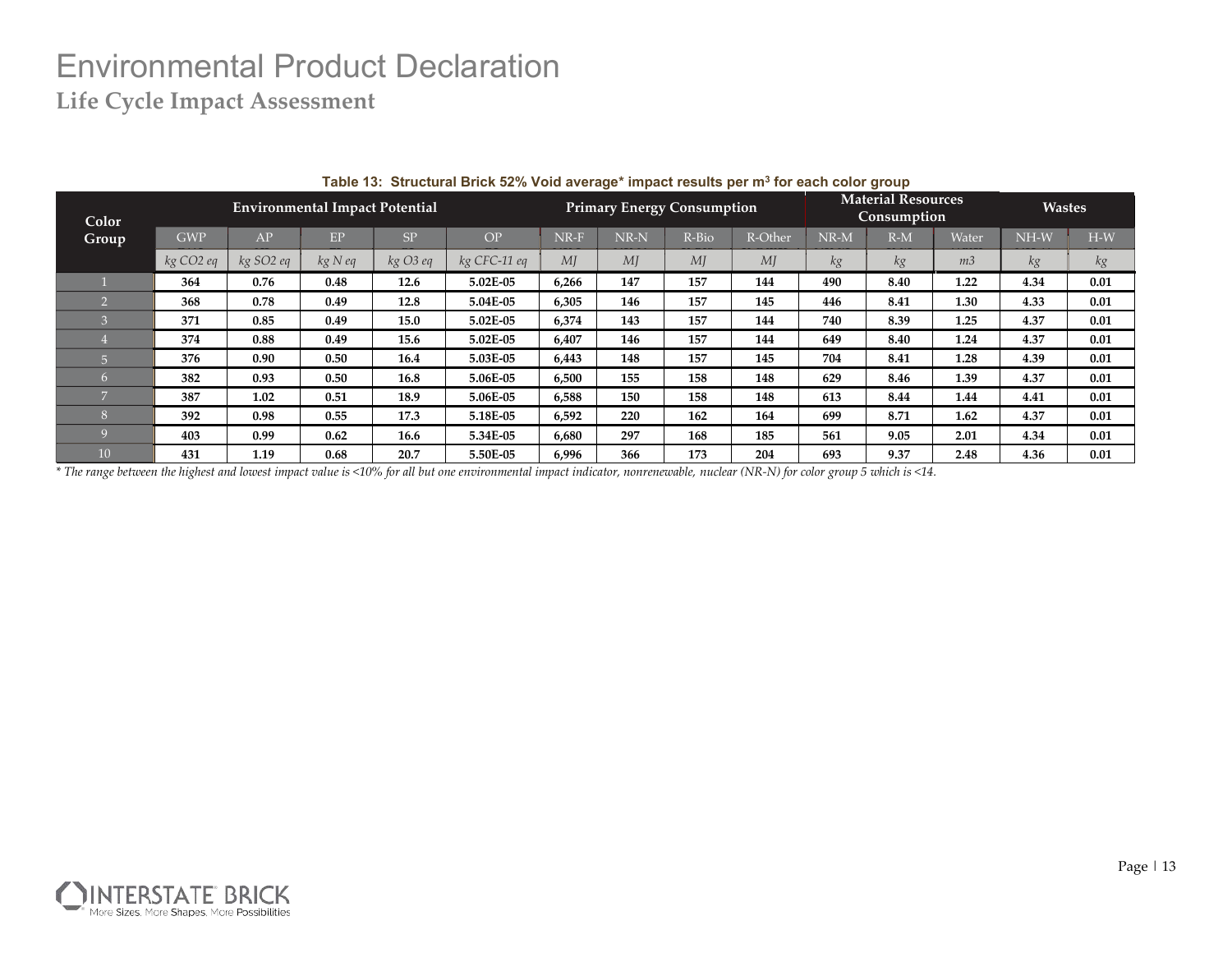### **Results -** *Thin Bricks*

| Color          |                       | <b>Environmental Impact Potential</b> |         |          |              |        |        | <b>Primary Energy Consumption</b> |         |        |       | <b>Material Resources</b><br>Consumption |        |       |
|----------------|-----------------------|---------------------------------------|---------|----------|--------------|--------|--------|-----------------------------------|---------|--------|-------|------------------------------------------|--------|-------|
| Group          | <b>GWP</b>            | AP                                    | EP      | SP       | OP           | $NR-F$ | $NR-N$ | R-Bio                             | R-Other | $NR-M$ | $R-M$ | Water                                    | $NH-W$ | $H-W$ |
|                | kg CO <sub>2</sub> eq | $kg$ SO2 eq                           | kg N eq | kg O3 eq | kg CFC-11 eq | MI     | MJ     | MI                                | MI      | kg     | kg    | m <sub>3</sub>                           | kg     | kg    |
|                | 667                   | 1.51                                  | 0.99    | 25.6     | 9.04E-05     | 11,399 | 302    | 327                               | 299     | 1,020  | 17.5  | 2.54                                     | 9.04   | 0.01  |
|                | 674                   | 1.55                                  | 1.01    | 26.1     | 9.07E-05     | 11,480 | 299    | 327                               | 301     | 930    | 17.5  | 2.70                                     | 9.02   | 0.02  |
|                | 682                   | 1.69                                  | 1.00    | 30.6     | 9.04E-05     | 11,624 | 295    | 326                               | 299     | 1,542  | 17.5  | 2.61                                     | 9.11   | 0.01  |
|                | 687                   | 1.74                                  | 1.01    | 31.9     | 9.04E-05     | 11,693 | 299    | 327                               | 300     | 1,353  | 17.5  | 2.58                                     | 9.10   | 0.01  |
| $\overline{5}$ | 693                   | 1.80                                  | 1.02    | 33.6     | 9.06E-05     | 11,769 | 303    | 327                               | 301     | 1,467  | 17.5  | 2.67                                     | 9.15   | 0.02  |
|                | 703                   | 1.86                                  | 1.04    | 34.3     | 9.12E-05     | 11,887 | 319    | 329                               | 307     | 1,311  | 17.6  | 2.89                                     | 9.10   | 0.02  |
|                | 715                   | 2.04                                  | 1.04    | 38.8     | 9.11E-05     | 12,069 | 308    | 328                               | 308     | 1,276  | 17.6  | 3.00                                     | 9.19   | 0.02  |
|                | 724                   | 1.95                                  | 1.13    | 35.4     | 9.36E-05     | 12,079 | 454    | 338                               | 340     | 1,456  | 18.2  | 3.37                                     | 9.10   | 0.02  |
| $\Omega$       | 749                   | 1.98                                  | 1.27    | 33.9     | 9.70E-05     | 12,262 | 615    | 349                               | 384     | 1,169  | 18.9  | 4.19                                     | 9.05   | 0.02  |
| 10             | 807                   | 2.39                                  | 1.41    | 42.5     | 1.00E-04     | 12,920 | 758    | 360                               | 425     | 1,443  | 19.5  | 5.17                                     | 9.08   | 0.02  |

#### **Table 14: Thin Brick Kiln 3 average\* impact results per m3 for each color group**

*\* The range between the highest and lowest impact value is <10% for all but one environmental impact indicator, nonrenewable, nuclear (NR-N) for color group 5 which is <14.*

#### **Table 15: Thin Brick Kiln 4 average\* impact results per m3 for each color group**

| Color          |                       |                       | <b>Environmental Impact Potential</b> |           |              | <b>Primary Energy Consumption</b> |        |         |         | <b>Material Resources</b><br><b>Consumption</b> |       |                | <b>Wastes</b> |       |
|----------------|-----------------------|-----------------------|---------------------------------------|-----------|--------------|-----------------------------------|--------|---------|---------|-------------------------------------------------|-------|----------------|---------------|-------|
| Group          | <b>GWP</b>            | <b>AP</b>             | EP                                    | <b>SP</b> | OP           | NR-F                              | $NR-N$ | $R-Bio$ | R-Other | NR-M                                            | $R-M$ | Water          | $NH-W$        | $H-W$ |
|                | kg CO <sub>2</sub> eq | kg SO <sub>2</sub> eq | kgNeq                                 | kg O3 eq  | kg CFC-11 eq | MI                                | M      | M       | MI      | kg                                              | kg    | m <sub>3</sub> | kg            | kg    |
|                | 758                   | 1.59                  | 1.00                                  | 26.2      | 1.05E-04     | 13,053                            | 306    | 327     | 300     | 1,020                                           | 17.5  | 2.54           | 9.04          | 0.02  |
|                | 766                   | 1.63                  | 1.02                                  | 26.8      | 1.05E-04     | 13,134                            | 303    | 327     | 302     | 930                                             | 17.5  | 2.71           | 9.02          | 0.02  |
|                | 774                   | 1.77                  | 1.02                                  | 31.3      | 1.05E-04     | 13,278                            | 299    | 326     | 299     | 1,542                                           | 17.5  | 2.61           | 9.11          | 0.02  |
|                | 778                   | 1.83                  | 1.02                                  | 32.5      | 1.05E-04     | 13,347                            | 303    | 327     | 300     | 1,353                                           | 17.5  | 2.59           | 9.10          | 0.02  |
|                | 784                   | 1.88                  | 1.03                                  | 34.2      | 1.05E-04     | 13,423                            | 307    | 327     | 302     | 1,467                                           | 17.5  | 2.68           | 9.15          | 0.02  |
| 6              | 795                   | 1.95                  | 1.05                                  | 35.0      | 1.05E-04     | 13,541                            | 323    | 329     | 308     | 1,311                                           | 17.6  | 2.90           | 9.10          | 0.02  |
| $\overline{ }$ | 807                   | 2.12                  | 1.05                                  | 39.4      | 1.05E-04     | 13,723                            | 312    | 328     | 309     | 1,276                                           | 17.6  | 3.00           | 9.19          | 0.02  |
|                | 816                   | 2.03                  | 1.15                                  | 36.1      | 1.08E-04     | 13,733                            | 458    | 338     | 341     | 1,457                                           | 18.2  | 3.38           | 9.10          | 0.02  |
|                | 840                   | 2.06                  | 1.28                                  | 34.5      | 1.11E-04     | 13,916                            | 619    | 349     | 385     | 1,169                                           | 18.9  | 4.20           | 9.05          | 0.02  |
| 10             | 898                   | 2.47                  | 1.42                                  | 43.1      | 1.15E-04     | 14,574                            | 762    | 360     | 426     | 1,443                                           | 19.5  | 5.17           | 9.08          | 0.02  |

![](_page_13_Picture_8.jpeg)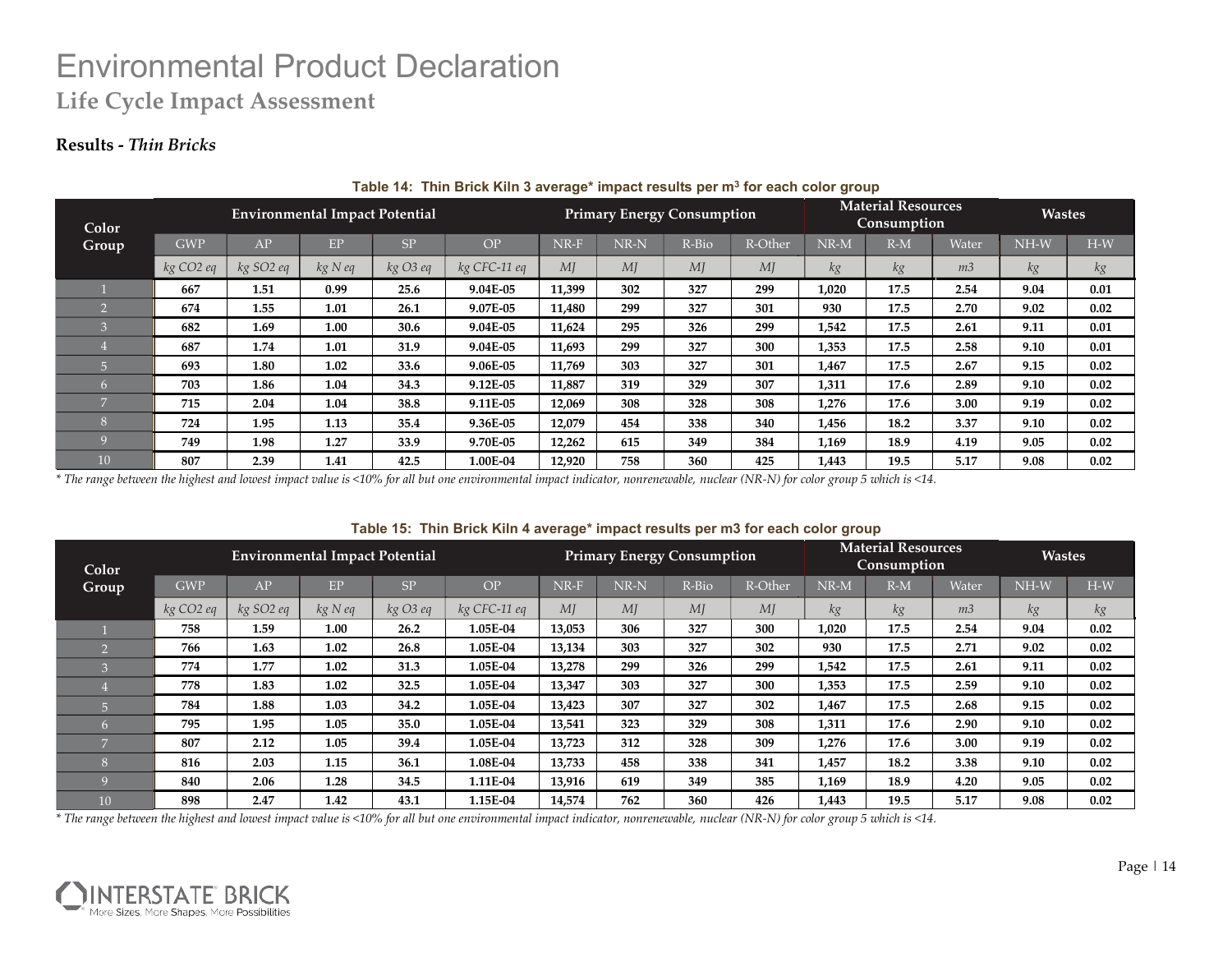### **Results -** *Paver Bricks*

| Color          |            |                       | <b>Environmental Impact Potential</b> |          |              | <b>Primary Energy Consumption</b> |        |       |         | <b>Material Resources</b><br><b>Consumption</b> |       |                | <b>Wastes</b> |       |
|----------------|------------|-----------------------|---------------------------------------|----------|--------------|-----------------------------------|--------|-------|---------|-------------------------------------------------|-------|----------------|---------------|-------|
| Group          | <b>GWP</b> | AP                    | EP                                    | SP       | OP           | NR-F                              | $NR-N$ | R-Bio | R-Other | $NR-M$                                          | $R-M$ | Water          | NH-W          | $H-W$ |
|                | kg CO2 eq  | kg SO <sub>2</sub> eq | $kg$ N eq                             | kg O3 eq | kg CFC-11 eq | MI                                | MI     | MI    | MI      | kg                                              | kg    | m <sub>3</sub> | kg            | kg    |
|                | 667        | 1.51                  | 0.99                                  | 25.6     | 9.04E-05     | 11,399                            | 302    | 327   | 299     | 1,020                                           | 17.5  | 2.54           | 9.04          | 0.01  |
|                | 674        | 1.55                  | 1.01                                  | 26.1     | 9.07E-05     | 11,480                            | 299    | 327   | 301     | 930                                             | 17.5  | 2.70           | 9.02          | 0.02  |
|                | 682        | 1.69                  | 1.00                                  | 30.6     | 9.04E-05     | 11,624                            | 295    | 326   | 299     | 1,542                                           | 17.5  | 2.61           | 9.11          | 0.01  |
|                | 687        | 1.74                  | 1.01                                  | 31.9     | 9.04E-05     | 11,693                            | 299    | 327   | 300     | 1,353                                           | 17.5  | 2.58           | 9.10          | 0.01  |
|                | 693        | 1.80                  | 1.02                                  | 33.6     | 9.06E-05     | 11,769                            | 303    | 327   | 301     | 1.467                                           | 17.5  | 2.67           | 9.15          | 0.02  |
| 6              | 703        | 1.86                  | 1.04                                  | 34.3     | 9.12E-05     | 11,887                            | 319    | 329   | 307     | 1,311                                           | 17.6  | 2.89           | 9.10          | 0.02  |
| $\overline{ }$ | 715        | 2.04                  | 1.04                                  | 38.8     | 9.11E-05     | 12,069                            | 308    | 328   | 308     | 1,276                                           | 17.6  | 3.00           | 9.19          | 0.02  |
| $\mathbf{R}$   | 724        | 1.95                  | 1.13                                  | 35.4     | 9.36E-05     | 12,079                            | 454    | 338   | 340     | 1,456                                           | 18.2  | 3.37           | 9.10          | 0.02  |
|                | 749        | 1.98                  | 1.27                                  | 33.9     | 9.70E-05     | 12,262                            | 615    | 349   | 384     | 1,169                                           | 18.9  | 4.19           | 9.05          | 0.02  |
| 10             | 807        | 2.39                  | 1.41                                  | 42.5     | 1.00E-04     | 12,920                            | 758    | 360   | 425     | 1,443                                           | 19.5  | 5.17           | 9.08          | 0.02  |

#### **Table 16: Paver Kiln 3 average\* impact results per m3 for each color group**

*\* The range between the highest and lowest impact value is <10% for all but one environmental impact indicator, nonrenewable, nuclear (NR-N) for color group 5 which is <14.*

| Color |                       |           | <b>Environmental Impact Potential</b> |                | ----         | <b>Primary Energy Consumption</b> |      |         |         |       | <b>Material Resources</b><br>Consumption |                |        | <b>Wastes</b> |  |
|-------|-----------------------|-----------|---------------------------------------|----------------|--------------|-----------------------------------|------|---------|---------|-------|------------------------------------------|----------------|--------|---------------|--|
| Group | <b>GWP</b>            | AP        | EP                                    | S <sub>P</sub> | OP           | NR-F                              | NR-N | $R-Bio$ | R-Other | NR-M  | $R-M$                                    | Water          | $NH-W$ | $H-W$         |  |
|       | kg CO <sub>2</sub> eq | kg SO2 eq | kgNeq                                 | kg O3 eq       | kg CFC-11 eq | MI                                | MI   | MI      | MI      | кg    | kg                                       | m <sub>3</sub> | кg     | кg            |  |
|       | 758                   | 1.59      | 1.00                                  | 26.2           | 1.05E-04     | 13,053                            | 306  | 327     | 300     | 1,020 | 17.5                                     | 2.54           | 9.04   | 0.02          |  |
|       | 766                   | 1.63      | 1.02                                  | 26.8           | 1.05E-04     | 13,134                            | 303  | 327     | 302     | 930   | 17.5                                     | 2.71           | 9.02   | 0.02          |  |
|       | 774                   | 1.77      | 1.02                                  | 31.3           | 1.05E-04     | 13,278                            | 299  | 326     | 299     | 1,542 | 17.5                                     | 2.61           | 9.11   | 0.02          |  |
|       | 778                   | 1.83      | 1.02                                  | 32.5           | 1.05E-04     | 13,347                            | 303  | 327     | 300     | 1,353 | 17.5                                     | 2.59           | 9.10   | 0.02          |  |
|       | 784                   | 1.88      | 1.03                                  | 34.2           | 1.05E-04     | 13,423                            | 307  | 327     | 302     | 1,467 | 17.5                                     | 2.68           | 9.15   | 0.02          |  |
| 467   | 795                   | 1.95      | 1.05                                  | 35.0           | 1.05E-04     | 13,541                            | 323  | 329     | 308     | 1,311 | 17.6                                     | 2.90           | 9.10   | 0.02          |  |
|       | 807                   | 2.12      | 1.05                                  | 39.4           | 1.05E-04     | 13,723                            | 312  | 328     | 309     | 1,276 | 17.6                                     | 3.00           | 9.19   | 0.02          |  |
|       | 816                   | 2.03      | 1.15                                  | 36.1           | 1.08E-04     | 13,733                            | 458  | 338     | 341     | 1,457 | 18.2                                     | 3.38           | 9.10   | 0.02          |  |
|       | 840                   | 2.06      | 1.28                                  | 34.5           | 1.11E-04     | 13,916                            | 619  | 349     | 385     | 1,169 | 18.9                                     | 4.20           | 9.05   | 0.02          |  |
| 10    | 898                   | 2.47      | 1.42                                  | 43.1           | 1.15E-04     | 14,574                            | 762  | 360     | 426     | 1,443 | 19.5                                     | 5.17           | 9.08   | 0.02          |  |

#### **Table 17: Paver Kiln 4 average\* impact results per m3 for each color group**

![](_page_14_Picture_8.jpeg)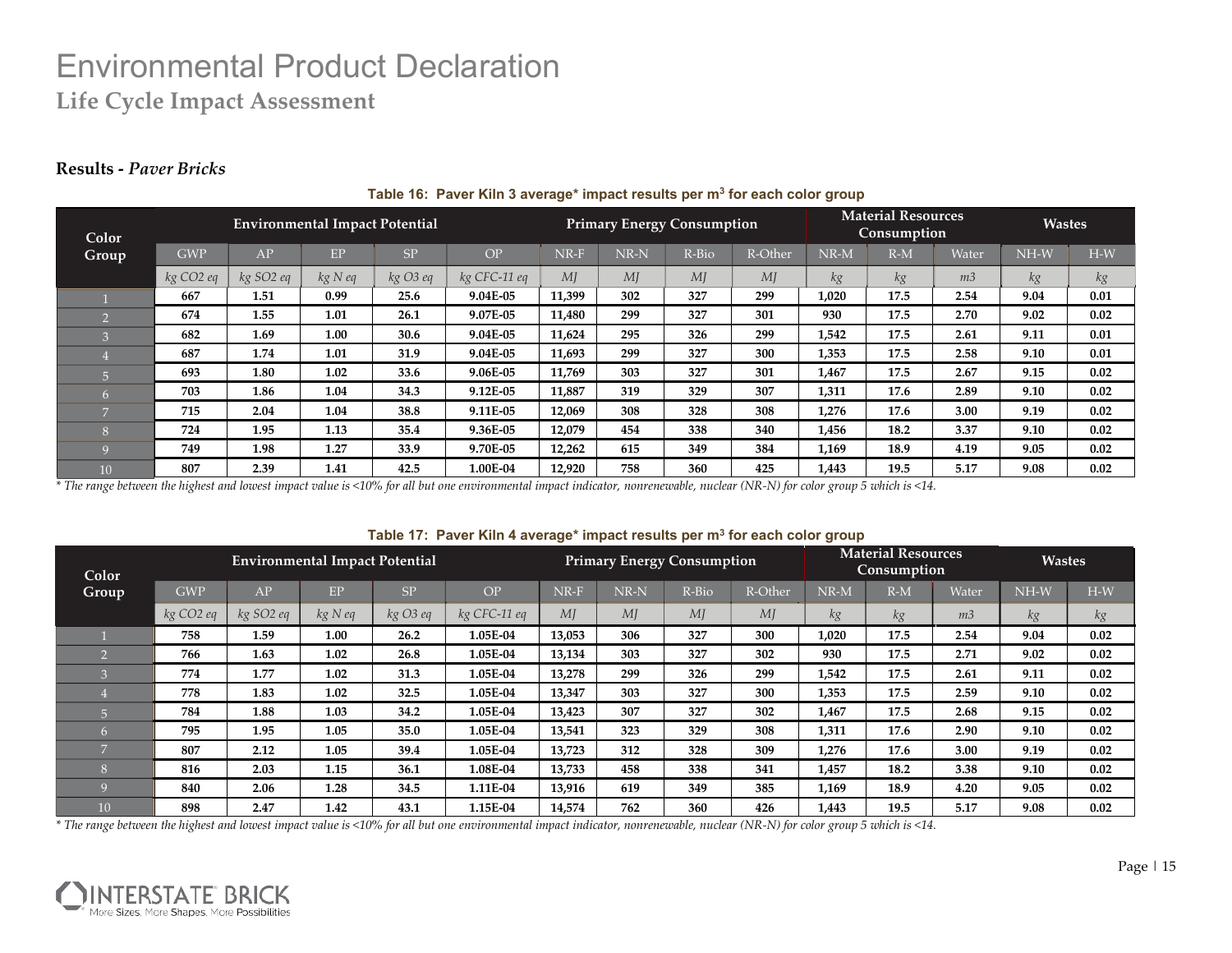### **Results –** *Pool Coping Bricks*

| Color           |                       |           | <b>Environmental Impact Potential</b> |            | -            | <b>Primary Energy Consumption</b> |                |       |         | <b>Material Resources</b><br><b>Consumption</b> |       |                | <b>Wastes</b> |       |
|-----------------|-----------------------|-----------|---------------------------------------|------------|--------------|-----------------------------------|----------------|-------|---------|-------------------------------------------------|-------|----------------|---------------|-------|
| Group           | <b>GWP</b>            | AP        | EP                                    | SP         | OP           | NR-F                              | NR-N           | R-Bio | R-Other | $NR-M$                                          | $R-M$ | Water          | NH-W          | $H-W$ |
|                 | kg CO <sub>2</sub> eq | kg SO2 eq | kg N eq                               | $kg$ O3 eq | kg CFC-11 eq | MI                                | M <sub>I</sub> | MI    | MI      | kg                                              | kg    | m <sub>3</sub> | kg            | kg    |
|                 | 533                   | 1.21      | 0.79                                  | 20.5       | 7.23E-05     | 9,119                             | 242            | 261   | 240     | 816                                             | 14.0  | 2.03           | 7.23          | 0.01  |
|                 | 539                   | 1.24      | 0.81                                  | 20.9       | 7.26E-05     | 9,184                             | 239            | 262   | 241     | 744                                             | 14.0  | 2.16           | 7.22          | 0.01  |
|                 | 546                   | 1.35      | 0.80                                  | 24.5       | 7.23E-05     | 9,299                             | 236            | 261   | 239     | 1,234                                           | 14.0  | 2.08           | 7.29          | 0.01  |
|                 | 549                   | 1.39      | 0.81                                  | 25.5       | 7.24E-05     | 9,355                             | 239            | 261   | 240     | 1,082                                           | 14.0  | 2.07           | 7.28          | 0.01  |
| 局               | 554                   | 1.44      | 0.82                                  | 26.8       | 7.25E-05     | 9,415                             | 243            | 262   | 241     | 1,174                                           | 14.0  | 2.14           | 7.32          | 0.01  |
| n               | 563                   | 1.49      | 0.83                                  | 27.5       | 7.30E-05     | 9,510                             | 255            | 263   | 246     | 1,049                                           | 14.1  | 2.31           | 7.28          | 0.01  |
| $\overline{ }$  | 572                   | 1.63      | 0.83                                  | 31.1       | 7.29E-05     | 9,656                             | 246            | 262   | 247     | 1,021                                           | 14.1  | 2.40           | 7.36          | 0.01  |
| m               | 579                   | 1.56      | 0.91                                  | 28.3       | 7.49E-05     | 9,663                             | 363            | 270   | 272     | 1,165                                           | 14.5  | 2.70           | 7.28          | 0.01  |
|                 | 599                   | 1.58      | 1.02                                  | 27.1       | 7.76E-05     | 9,810                             | 492            | 279   | 308     | 936                                             | 15.1  | 3.35           | 7.24          | 0.02  |
| 10 <sup>°</sup> | 645                   | 1.91      | 1.13                                  | 34.0       | 8.02E-05     | 10,337                            | 606            | 288   | 340     | 1,155                                           | 15.6  | 4.14           | 7.26          | 0.02  |

#### **Table18: Pool Coping Kiln 3 average\* impact results per m3 for each color group**

*\* The range between the highest and lowest impact value is <10% for all but one environmental impact indicator, nonrenewable, nuclear (NR-N) for color group 5 which is <14.*

#### **Table 19: Pool Coping Kiln 4 average\* impact results per m3 for each of the 10-color group** Group Primary Energy Consumption Consumption Wastes **Consumption GWP APPROX B EPP <b>EPP CP CP CP CP EPP EPP EPP EPP EPP EPP EPP EPP EPP EPP EPP EPP EPP EPP EPP EPP EPP EPP EPP EPP EPP EPP EPP EPP EP** *kg CO2 eq kg SO2 eq kg N eq kg O3 eq kg CFC-11 eq MJ MJ MJ MJ kg kg m3 kg kg* 1 **607 1.27 0.80 21.0 8.37E-05 10,442 245 261 240 816 14.0 2.03 7.23 0.01** 2 **613 1.31 0.81 21.4 8.40E-05 10,507 243 262 242 744 14.0 2.17 7.22 0.01** 3 **619 1.42 0.81 25.0 8.37E-05 10,622 239 261 239 1,234 14.0 2.09 7.29 0.01** 4 **623 1.46 0.82 26.0 8.37E-05 10,678 243 261 240 1,082 14.0 2.07 7.28 0.01** 5 **627 1.51 0.83 27.3 8.39E-05 10,738 246 262 241 1,174 14.0 2.14 7.32 0.01** 6 **636 1.56 0.84 28.0 8.43E-05 10,833 258 263 246 1,049 14.1 2.32 7.28 0.01** 7 **645 1.70 0.84 31.6 8.43E-05 10,979 249 263 247 1,021 14.1 2.40 7.36 0.01** 8 **653 1.63 0.92 28.8 8.62E-05 10,986 366 270 273 1,165 14.5 2.70 7.28 0.01** 9 **672 1.65 1.03 27.6 8.89E-05 11,133 495 279 308 936 15.1 3.36 7.24 0.02** 10 **719 1.98 1.14 34.5 9.16E-05 11,660 610 288 341 1,155 15.6 4.14 7.26 0.02 Color Environmental Impact Potential Primary Energy Consumption Material Resources Mastes Wastes** GWP AP EP SP OP NR-F NR-N R-Bio R-Other NR-M R-M Water NH-W H-W *kg CO2 eq kg SO2 eq kg N eq kg O3 eq kg CFC-11 eq MJ MJ MJ MJ kg kg m3 kg kg*

![](_page_15_Picture_8.jpeg)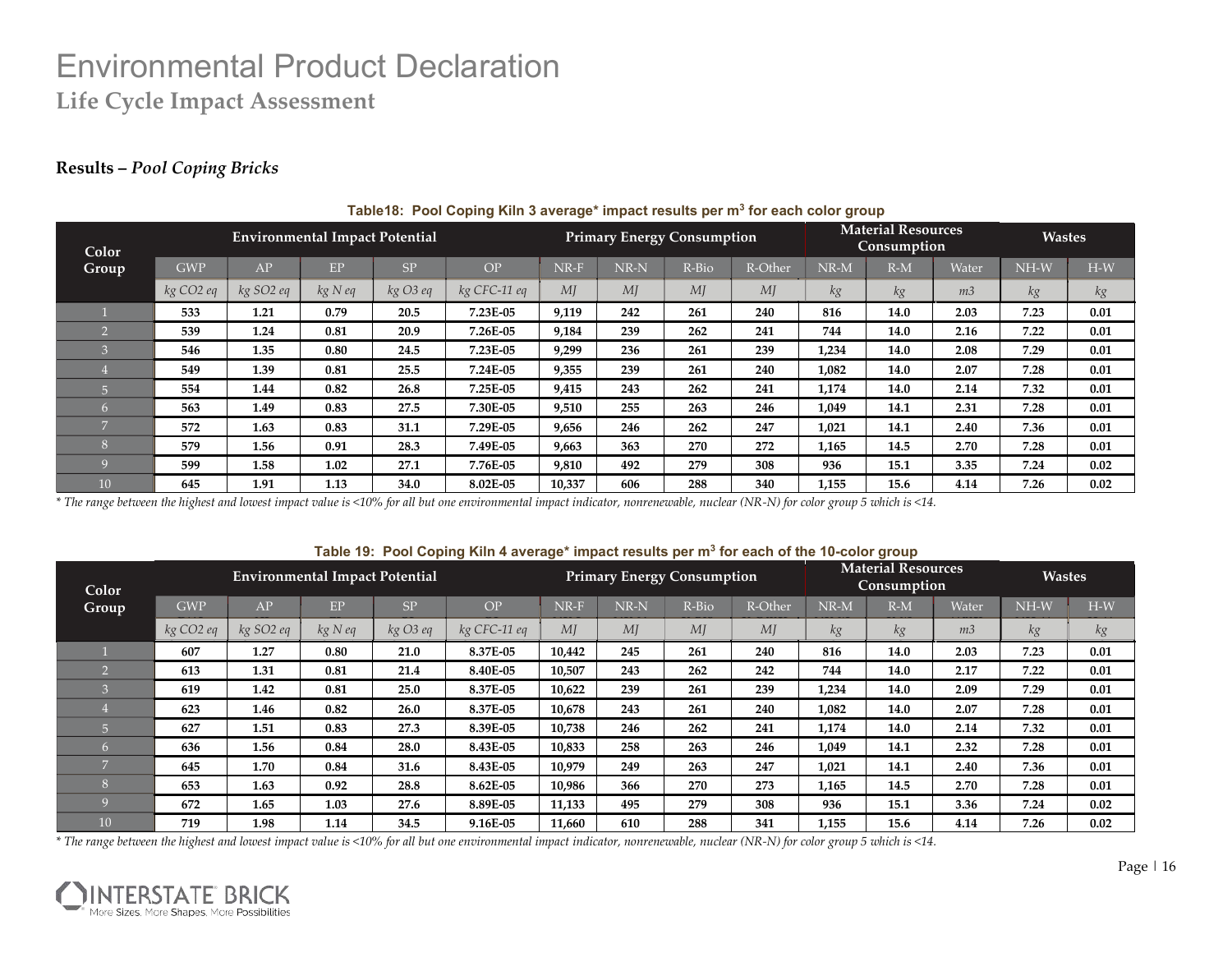# Environmental Product Declaration **Additional Environmental Information**

### **Impacts per square foot conversion factors**

As noted in this Environmental Product Declaration (EPD), the Life Cycle Assessment is in accordance with Product Category Rules (PCR) established by the brick industry. Consequently, LCA results are calculated per cubic meter. This presents a challenge when comparing with other materials as brick along with most other wall and paving materials are installed in units per square foot.

The following conversion factors have been provided as an aid to the designer in comparing similar wall materials by converting them to an impact per square foot. When comparing these values, it is also important to note that due to the 100+ year service life of brick<sup>5</sup>, addition of multiple lives of another material may be required to properly compare cradle to grave environmental impacts. The "Width" noted in the table below defines the bed depth perpendicular to the face of the wall or paving.

| <b>Brick Type</b>                                        | Width (inches) | <b>Conversion Factor</b> |
|----------------------------------------------------------|----------------|--------------------------|
| Face Brick                                               | 3.63           | 0.00698                  |
| Thin Brick                                               | 0.63           | 0.00120                  |
| Paving Brick                                             | 2.25           | 0.00531                  |
| Pool Coping*                                             | 2.25           | 0.00346                  |
| Structural 4" Atlas                                      | 3.63           | 0.00596                  |
| Structural 6" Atlas                                      | 5.63           | 0.00763                  |
| Structural 8" Atlas                                      | 7.63           | 0.00955                  |
| Structural 10" Atlas                                     | 9.63           | 0.01205                  |
| *Pool Coping is converted to lineal feet not square feet |                |                          |

#### **Table 20: Square foot conversion factors6**

### **Recycled content**

The average recycled content of Interstate Brick bricks is 10%. Interstate Brick has received ongoing "Certificates of Environmental Claims" from the National Brick Research Center (an organization of the College of Engineering and Science at Clemson University) verifying its use of recycled materials and consequent reductions in resources for manufacturing brick.

<sup>6</sup> To convert results from m3 to ft2 multiplying the impact value found in Tables 7-19 by the conversion factor in Table 20. For example, a Group 1 Face Brick made on Line 3 with a GWP of 500(kg CO2 eq) per m3 would be converted by multiplying 500 by 0.00698 or 3.49 (kg CO2 eq) per ft<sup>2</sup>.

![](_page_16_Picture_10.jpeg)

<sup>5</sup> http://www.gobrick.com/docs/default-source/read-research-documents/Builder-Notes/builder\_notes\_6-how-brick-can-help-you-build-greenefficient-homes.pdf?sfvrsn=2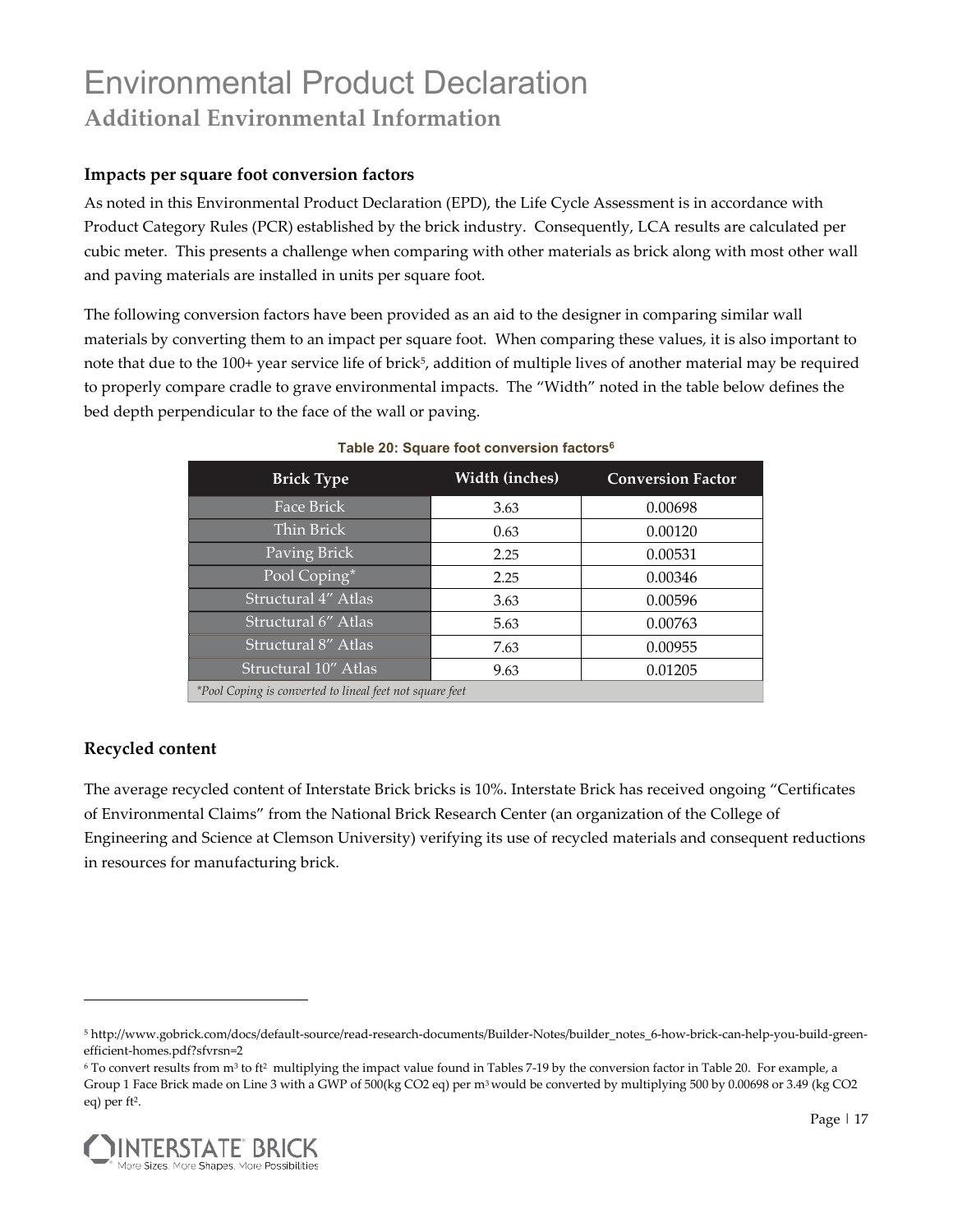# Environmental Product Declaration **Additional Environmental Information**

### **End of Life**

Brick is 100% recyclable and is frequently retained on buildings when they are completely renovated. Brick meeting ASTM Standards for Clay Brick is one of the few materials that the building codes allow to be reused in a building application.

### **Product Performance**

### *Service life*

The National Institute for Standards and Technology gives brick masonry a 100-year service life. Many Interstate Brick buildings are more than a century old and still in use today.

### *Thermal Mass*

The thermal mass of brick can reduce the heating and cooling demands of a building by storing heat energy during peak times and returning that energy.

The heat capacity of brick is 1.0 kJ/Kg°K (kilojoules per kilogram per degree Kelvin)7. This can be converted to a unit per square foot by including the mass of the unit in question for a square foot of surface area. The following table converts heat capacity to specific heat by brick type listed in the EPD.

| <b>Brick Type</b>                                        | Width (inches) | kJoules/<br>sq-ft °K |
|----------------------------------------------------------|----------------|----------------------|
| Face Brick                                               | 3.63           | 12.33                |
| Thin Brick                                               | 0.63           | 2.83                 |
| Paving Brick                                             | 2.25           | 10.21                |
| Pool Coping*                                             | 2.25           | 7.09                 |
| Structural 4" Atlas                                      | 3.63           | 10.36                |
| Structural 6" Atlas                                      | 5.63           | 13.27                |
| Structural 8" Atlas                                      | 7.63           | 16.60                |
| Structural 10" Atlas                                     | 9.63           | 20.96                |
| *Pool Coping is converted to lineal feet not square feet |                |                      |

### **Table 21: Specific Heat of Brick**

### *Indoor air quality*

Interstate Brick's clay bricks and pavers do not off-gas volatile organic compounds or other toxic materials.

<sup>7</sup> https://www.engineeringtoolbox.com/specific-heat-solids-d\_154.html

![](_page_17_Picture_14.jpeg)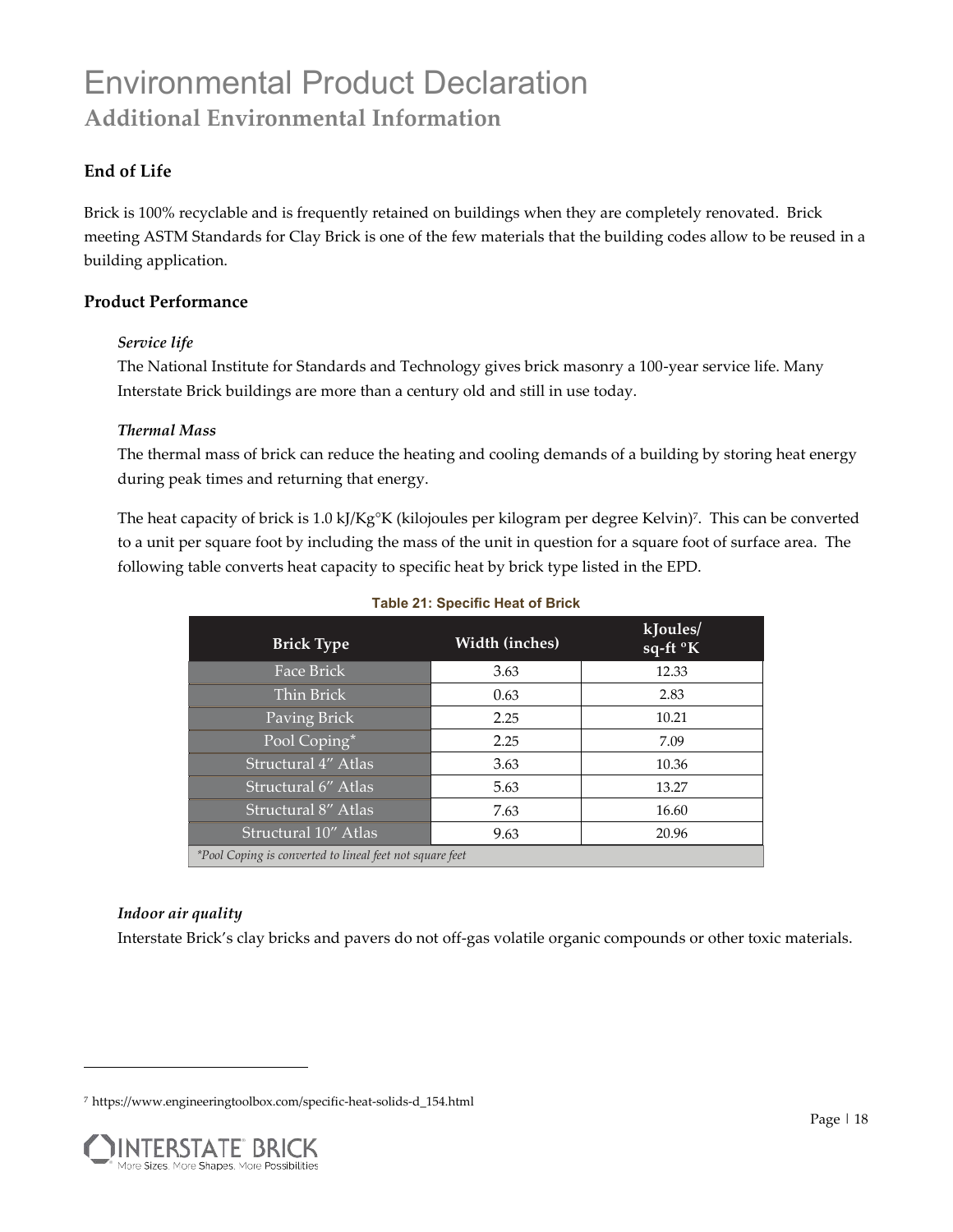# Environmental Product Declaration **Additional Environmental Information**

### **Environmental Management**

### *Air*

For over 40 years, Interstate Brick has maintained wet scrubbers to clean kiln exhausts. Recent proprietary company scrubber modifications set Interstate Brick as the MACT standard for the brick industry. Interstate Brick scrubbers are over 99% efficient in reducing air pollutants.

The Maximum Achievable Control Technology (MACT) standard is a level of control that was introduced by Title III of the 1990 Clean Air Act Amendments. The purpose of these Amendments was to expedite the development of standards that would reduce hazardous air pollutant (HAP) emissions.

### *Water*

Interstate Brick's proficiency in reducing air pollutants enhanced the development of wastewater management onsite. Interstate Brick has constructed and maintains their own water treatment plant. Effluents from the scrubbers are further processed onsite to tertiary standards in order to reduce the environmental impact on the surrounding area. Solids are captured and recycled back into the brick making process.

Best Management Practices (BMP) and monthly responsibilities such as catch basin filters, monthly water sampling, and monthly inspections are in place to ensure the storm water and processed water are all treated correctly.

![](_page_18_Picture_8.jpeg)